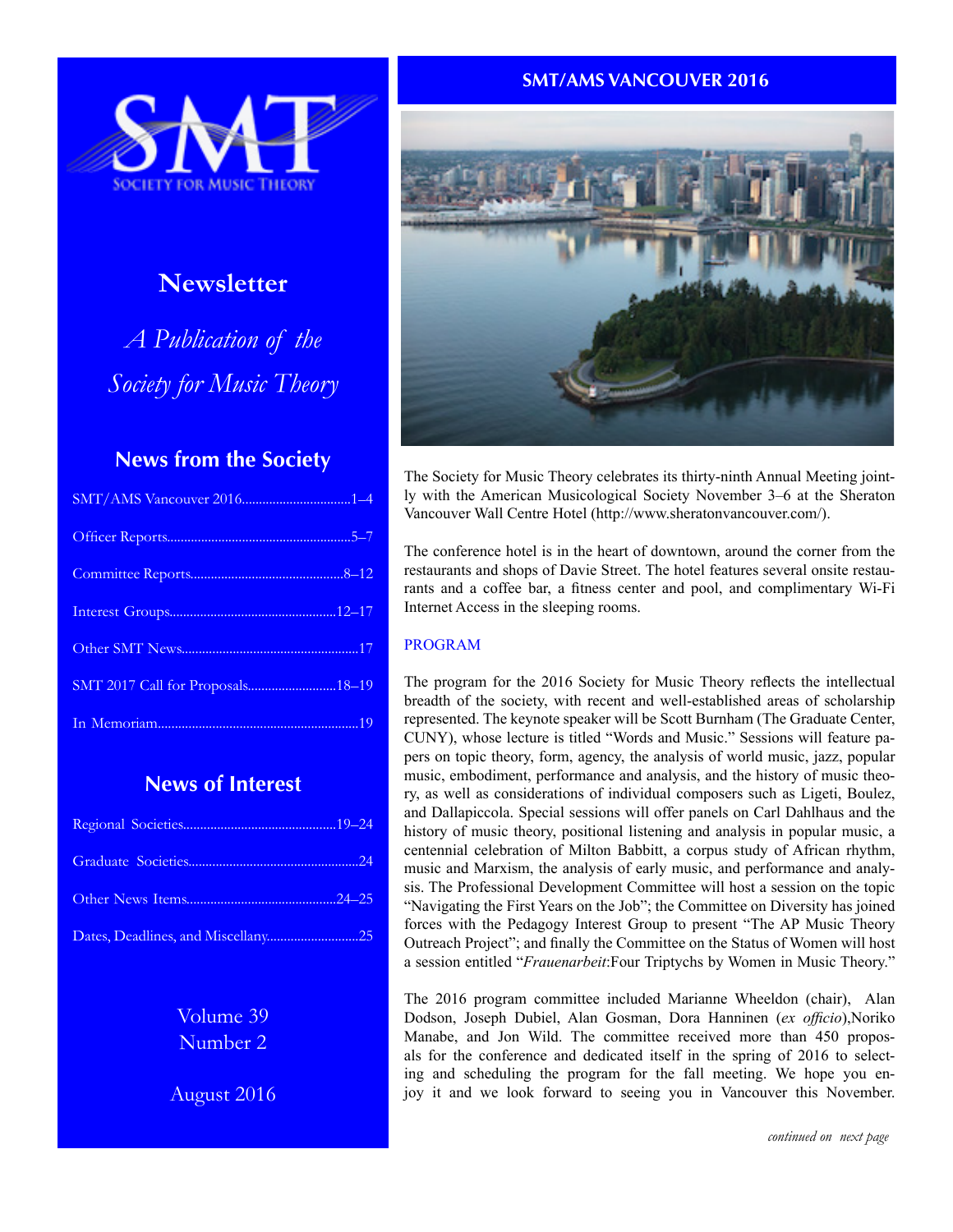#### **2016 ANNUAL MEETING** *(continued)*

# **Future Annual Meetings**

## 2016

November 3–6 Vancouver, British Columbia (SMT and AMS)

## 2017

November 2–5 Arlington, Virginia

## 2018

November 1–4 San Antonio, Texas (SMT and AMS)



# *SMT MISSION STATEMENT*

*The Society for Music Theory promotes the development of and engagement with music theory as a scholarly and pedagogical discipline. We construe this discipline broadly as embracing all approaches, from conceptual to practical, and all perspectives, including those of the scholar, listener, composer, performer, teacher, and student. The Society is committed to fostering diversity, inclusivity, and gender equity in the field.* 

## CONFERENCE INFORMATION

Information about the conference can be found on the SMT conference website <https://societymusictheory.org/events/meeting2016/main>

#### Hotel Reservations

Sheraton Vancouver Wall Centre Hotel (1088 Burrard Street) has reserved a block of rooms for the conference attendees. The rates are \$159 (single, double), \$189 per night (triple); \$219/night (quad). Note that all rates are in Canadian dollars.

Reservations for the Sheraton Vancouver Wall Centre Hotel may be made online at [\(https://www.starwoodmeeting.com/events/start.ac](https://www.starwoodmeeting.com/events/start.action?id=1605191780&key=1CCF96A0)[tion?id=1605191780&key=1CCF96A0\)](https://www.starwoodmeeting.com/events/start.action?id=1605191780&key=1CCF96A0) or by calling 1-800-325-3535 and asking for rooms for "AMS SMT Joint Meeting 2016." SMT members are strongly encouraged to stay at the conference hotel.

#### Conference Registration

Registration opens August 1, 2016. You can register online by logging into your account on the SMT website, or by downloading and printing a registration form found at the conference website.

Registration rates (regular/student or retired): Member early (before 30 Sep): \$105/\$45 Member regular (before 28 Oct): \$135/\$75 Member late (after 28 Oct): \$155/\$85

#### Transportation To and Around Vancouver

For those traveling from outside Canada, don't forget to renew your passports!

Most visitors will fly into Vancouver's YVR airport, which is typically pleasant, quick, and hassle-free. From YVR, you can reach the Sheraton Wall Centre in about 40 minutes on the Skytrain, taking a Canada Line train to City Centre and walking a few blocks or catching a bus. Alternatively, taxis charge a flat rate of \$31 to anywhere downtown. The airport website, [www.yvr.ca,](http://www.yvr.ca) offers more detailed information on transit options.

Penny-pinchers may be tempted to fly into Seattle for cheaper airfare. While fares from US cities to Seattle can sometimes be a few hundred dollars cheaper than to Vancouver, this option should only be considered if you have time to spare and a rental car. From SeaTac airport, the drive to Vancouver is 3 hours, plus unpredictable traffic driving through Seattle and potentially long border waits.

Once you are settled in Vancouver, we recommend taking advantage of its excellent public transit system to get wherever you need to go, including the bus, Seabus, and Skytrain. If you want to rent a car for a few hours, one great option is Car2go (www.car2go.com/en/vancouver/), and of course there are many standard car rental agencies at the airport and in the city.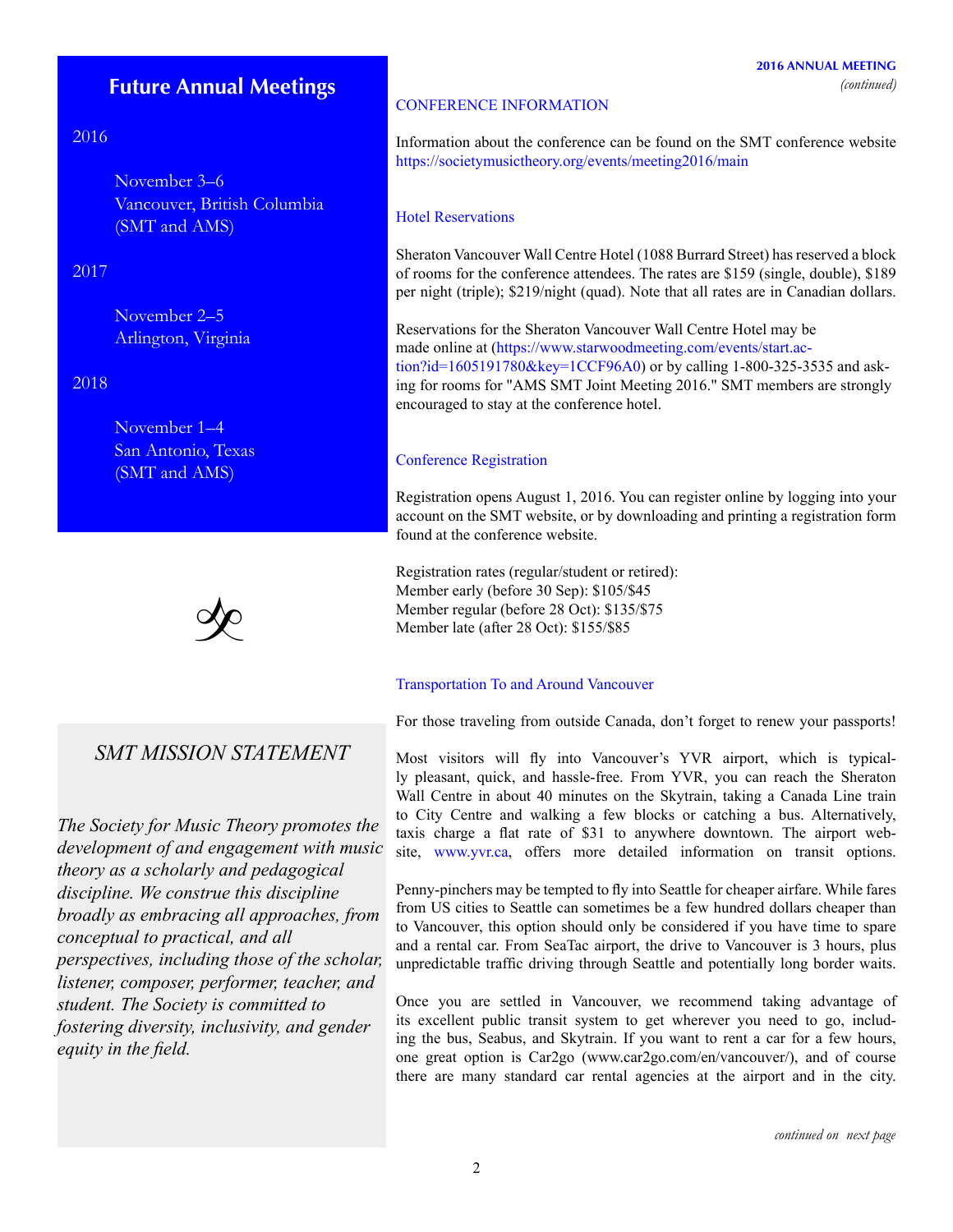#### VISITING VANCOUVER

We look forward to welcoming the SMT membership to Vancouver, one of the world's most beautiful cities. Vancouver has a lot to offer, and we hope you'll find time to explore our region's breathtaking natural landscapes and rich cultural traditions before heading home. A fifteen-minute walk will lead you to the beach, where you can stroll along the seawall and soak in views of English Bay and (on a clear day) the craggy mountains of Vancouver Island. With a rented bicycle, you can follow this path all the way around the perimeter of Stanley Park. If you don't spot any seals, otters, or whales on your bike ride, you can find all three in the Vancouver Aquarium located in the park, a terrific, family-friendly educational place emphasizing wildlife research and rehabilitation. Alternatively, wander across the Granville Bridge or take a water taxi to Granville Island, Vancouver's historic waterfront public market. A walk over the Burrard Street Bridge will take you to the vibrant neighborhood of Kitsilano for coffee shops, restaurants, bars, shopping, and more beaches. Vancouver's lively Chinatown is also only a ten-minute walk from the hotel.

Vancouver is located on the traditional territory of the Musqueam, Squamish, and Tsleil-Waututh First Nations. Learn about British Columbia aboriginal history, art, and culture at the Bill Reid Gallery of Northwest Coast Art downtown, the Museum of Anthropology at UBC, or the Museum of Vancouver. The Salmon n' Bannock Bistro offers excellent Northwest aboriginal cuisine. For more options, check out aboriginalbc.com.

A quick Seabus trip across the harbour to North Vancouver offers a taste of the Pacific Northwest's mountains and temperate rainforests. Easy transit links from the Lonsdale Quay Market Seabus terminal will take you to Grouse Mountain's Skyride for sweeping views over Vancouver and the surrounding mountain ranges, or forest hiking trails if weather permits. If you prefer mossy, fern-filled forests and tumbling rivers, venture into Lynn Canyon Park or walk the Capilano Suspension Bridge instead. Deep Cove, a bus ride away from downtown, offers peaceful views and excellent cafés at the head of the Indian Arm fjord.

If you have an extra day, a drive up the Sea-to-Sky Highway toward Whistler (a 90-minute drive) will reward you with stunning views of Howe Sound, with its fjords, forested islands, and surrounding snowy peaks. In Squamish, take a ride up the Sea to Sky Gondola (open through November 6), or, if you are feeling more adventurous and have appropriate footwear, hike the challenging but rewarding trail up to Stawamus Chief for an even more expansive view.

Concert-going opportunities include Early Music Vancouver's Breathtaking: A Voice and a Cornetto Entwined, with Hana Blazíková, Bruce Dickey, Monica Huggett and others (sponsored by the AMS) on Friday night, for which discounted tickets will be available to SMT/AMS members who book early (this concert is likely to be sold out). A detailed list of concert-going opportunities can be found on the AMS conference website ([http://www.ams-net.org/vancouver/\)](http://www.ams-net.org/vancouver/)

\* \* \* \* \*

# **Society for Music Theory 2016 Executive Board**

Dora Hanninen, *President* School of Music University of Maryland Clarice Smith Performing Arts **Center**  8115 Alumni Drive College Park, Maryland 20742 [president@societymusictheory.org](mailto:president%40societymusictheory.org%20?subject=)

Poundie Burstein, *Past-President* Department of Music Hunter College City University of New York 695 Park Ave. New York, New York 10065 [poundie@aol.com](mailto:%20poundie%40aol.com?subject=)

Daphne Leong, *Vice President* College of Music University of Colorado Boulder 301 UCB Boulder, CO 80309 [Daphne.Leong@colorado.edu](mailto:Daphne.Leong%40colorado.edu?subject=)

- Stanley Kleppinger, *Secretary* School of Music University of Nebraska 113 Westbrook Music Building P.O. Box 880100 Lincoln, Nebraska 68588 [kleppinger@unl.edu](mailto:kleppinger%40unl.edu?subject=)
- Jan Miyake, *Treasurer* Oberlin Conservatory of Music Bibbins 113 Oberlin, Ohio 44074 [Jan.Miyake@oberlin.edu](mailto:Jan.Miyake%40oberlin.edu?subject=)

Victoria L. Long, *Executive Director (ex officio )* [SMT@societymusictheory.org](http://SMT@societymusictheory.org)

*(continued on next page) continued on next page*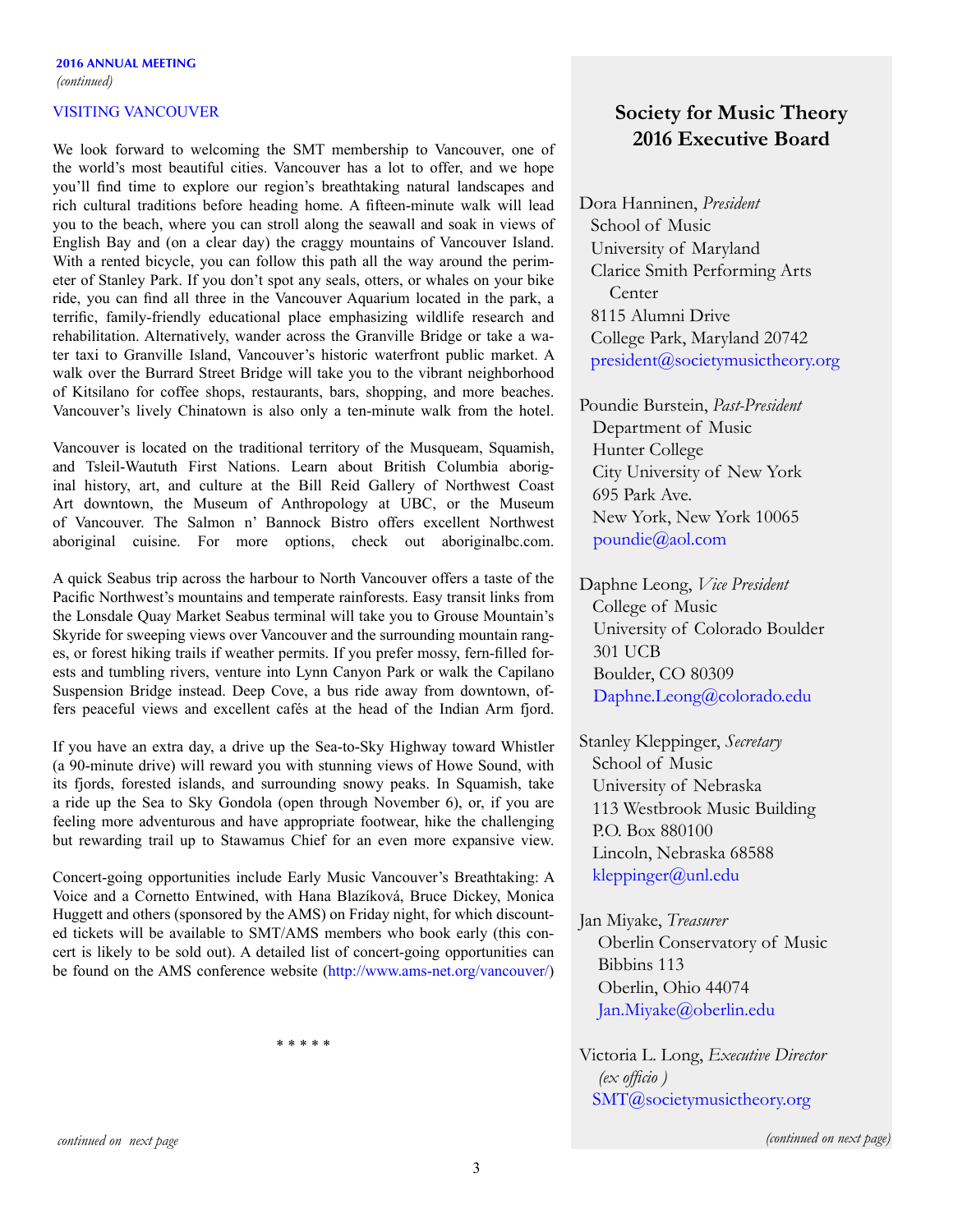# **Society for Music Theory 2016 Executive Board**

*(continued)*

## *Members-at-Large*

Christoph Neidhöfer, 2016 McGill University

Catherine Nolan, 2016 University of Western Ontario

Suzannah Clark, 2017 Harvard University

Steven Rings, 2017 University of Chicago

C. Catherine Losada, 2018 Cincinnati College Conservatory of Music

Deborah Rifkin, 2018 Ithaca College

Yonatan Malin, 2019 University of Colorado, Boulder

Maryam Moshaver, 2019 University of Alberta

# **Contacting the Society**

Society for Music Theory Victoria Long, Executive Director University of Chicago Department of Music 1010 East 59th Street Chicago, Illinois 60637 (773) 834-3821

## CONFERENCE HIGHLIGHTS

#### Conference Guide Program

Please consider taking part in the Conference Guide Program hosted by the SMT Professional Development Committee. They are looking for both those who would like to be assigned a guide and more senior members who would be willing to serve as guides. More information is available on the conference website.

#### Conference Grants

The Committee on Diversity offers two travel grant programs for theorists attending the SMT Annual meeting. Theorist who are citizens of the US or Canada and who belong to an ethnic minority are invited to apply for a Minority Travel Grant. Non-US and non-Canadian citizens who reside outside the US and Canada are invited to apply for an International Travel Grant. Please see the conference website for more information.

The Society is also offering several other grant opportunities to help defray the costs of attending our Annual Meeting. These grants are made possible in part by donations from the SMT-40 campaign.

Independent/Unsupported/Undersupported Scholar Grant is available to those who do not have an academic position or who study or teach at institutions that do not support scholarly conference attendance. Childcare Grants are available to those SMT members whose attendance at the Annual Meeting incurs extra childcare expenses. This grant is available to current SMT members.

#### Student Helpers

Once again we will be looking for student volunteers to help during the conference in return for free registration. More information will be available on the registration page.

#### Hotel Accessibility

Every effort will be made to meet the unique requirements of all SMT attendees. For specific needs or questions please contact  $vlong@u$ chicago.edu.

See you in November!

Marianne Wheeldon, 2016 Program Committee chair Antares Boyle, Laurel Parsons, and Victoria Long (*ex officio*), Vancouver 2016 Local Arrangements Committee

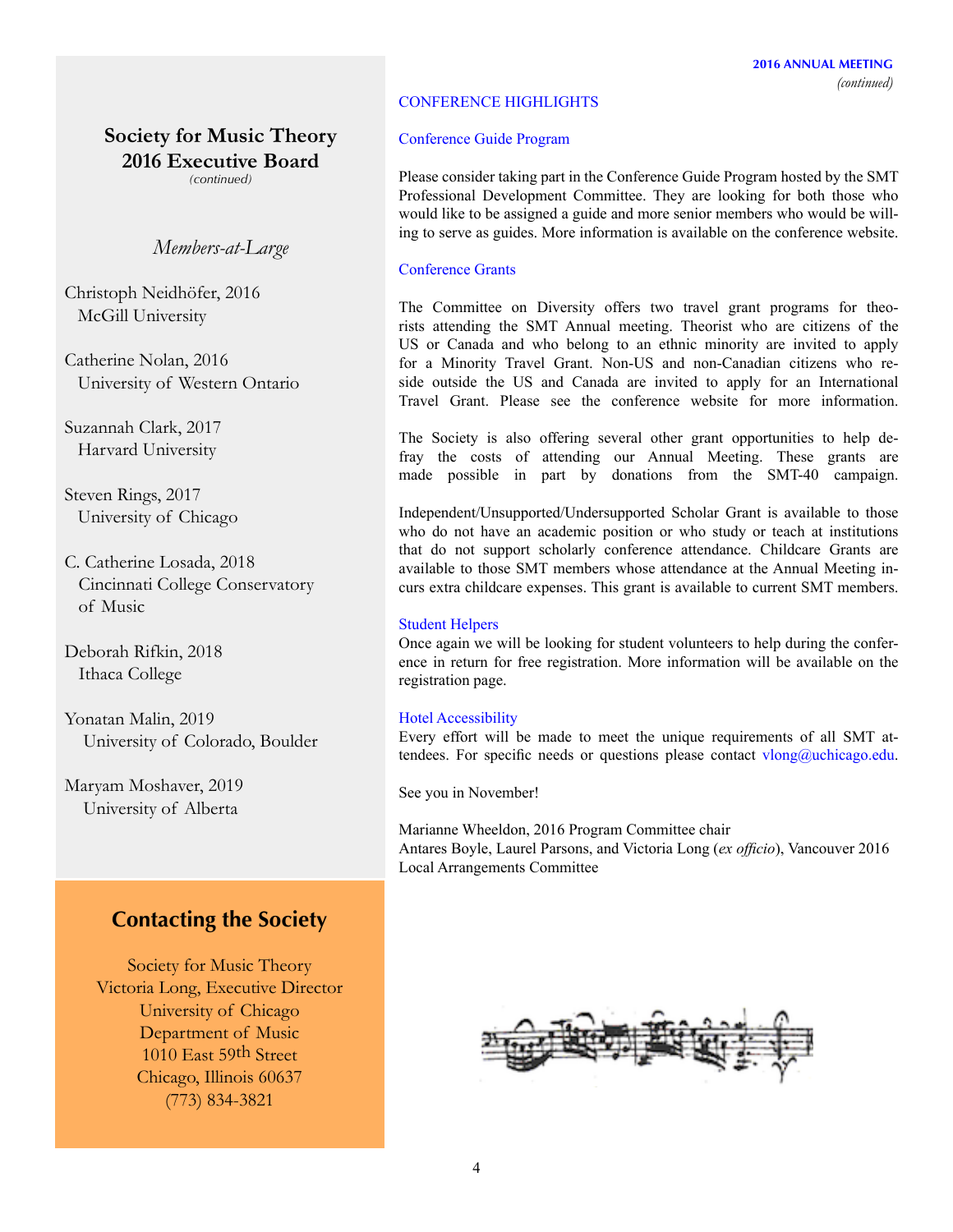## **OFFICER REPORTS**

#### **FROM THE PRESIDENT**

The last five years have seen remarkable growth in the Society for Music Theory, in the range of topics, approaches, and repertoire represented at the Annual Meeting; expanded opportunities for publication in *Music Theory Spectrum* and *MTO*; and the introduction of a versatile new vehicle, *SMT-V*, which presents current work in music theory and analysis in video format to a broad educated audience of theorists, musicians, and interested others. Blending contemporary scholarship and outreach in the spirit of public humanities, *SMT-V* is well positioned to expand the reach of music theory and to generate new interest in our field.

Within this same period, we've seen another important trend: the number of interest groups active at the SMT Annual Meeting has exploded. As of our thirty-eighth Annual Meeting in November 2015, we had twenty-one active interest groups, in areas from Dance and Movement to Music Cognition and Music Informatics; Early Music to Jazz, Popular, and Post-1945 musics; Mathematics of Music Analysis to Philosophy and Music; Disability and Music to Work and Family; Performance and Analysis to World Music Analysis, and more. While the interest groups are independent of the SMT, they perform a vital function for SMT members, offering opportunities for scholarly dialogue, networking, and public presentation of original research. The interest groups tend to focus their activities around a session at the SMT Annual Meeting in November, but some now organize their own events at other times in the year, such as the Early Music Interest Group's conference on the analysis of early music, held at Indiana University in May 2016.

The current vitality of the SMT reflects the scholarly activity, creative energy, and diverse contributions of our members. It also owes something to a critical moment in 2011, when the Executive Board launched the discussion that led to the start of the SMT-40 campaign in 2013 and the seeding of the SMT endowment in 2014. For years, SMT had funded member programs primarily through operating funds, an approach that greatly limited what we could offer compared to the American Musicological Society, Society for American Music, and Society for Ethnomusicology, which had long funded their programs from sizeable, well-established endowments. The success of the SMT-40 campaign and substantial growth of the SMT endowment since 2013 have inspired much of the recent growth in SMT programs, and will be essential moving forward as a means to generate funds for new and expanded SMT programs in perpetuity.

Over the past few years, with assistance from generous contributions to SMT-40, we have seen increased funding for programs that benefit scholars at all stages of their careers. Funds for subvention grants have nearly doubled; so too have conference access grants (which include Minority Travel Grants and International Travel Grants as well as two new programs launched in 2015—Childcare Grants and Independent/Unsupported/Undersupported Travel Grants). In 2015, the Board also created two new publication awards, bringing the number of publication awards in 2016 to six. In addition to the Wallace Berry Book Award, Outstanding Publication Award, and Citation of Special Merit, the previous Emerging Scholar Award has now split into two awards, Emerging Scholar Award–Book and Emerging Scholar Award¬– Article. There is also a new award for an Outstanding Multi-Author Collection.

The impact that donations to SMT-40 have had, in providing the inspiration to expand existing funding programs and create new ones, continues. In March 2016,

# **Society for Music Theory 2016 Committees**

#### **Development Committee**

Chelsea Burns Dora Hanninen, *ex officio* Joel Lester Victoria Long, *ex officio* Lisa Margulis Severine Neff

## **IT/Networking Committee**

Sean Atkinson, chair Brian Moseley, webmaster Michael McClimon, associate webmaster *Members-at-Large* Joshua Albrecht Jeremiah Goyette Tahirih Motazedian Crystal Peebles, *MTO* job list coordinator Benjamin Wadsworth, proofreader Robert Wason *Liaisons* Inessa Bazeyev, liaison, Accessibility **Committee** Nicole Biamonte, editor, *MTO* Anna Gawboy Bryn Hughes, associate editor, *SMT-V* Robert Kosovsky, list moderator Matthew Shaftel, chair, Publications **Committee** Brent Yorgason, managing editor, *MTO*

#### **2016 Program Committee**

Marianne Wheeldon, chair Alan Dodson Joseph Dubiel Alan Gosman Dora Hanninen, e*x officio*  Noriko Manabe Jon Wild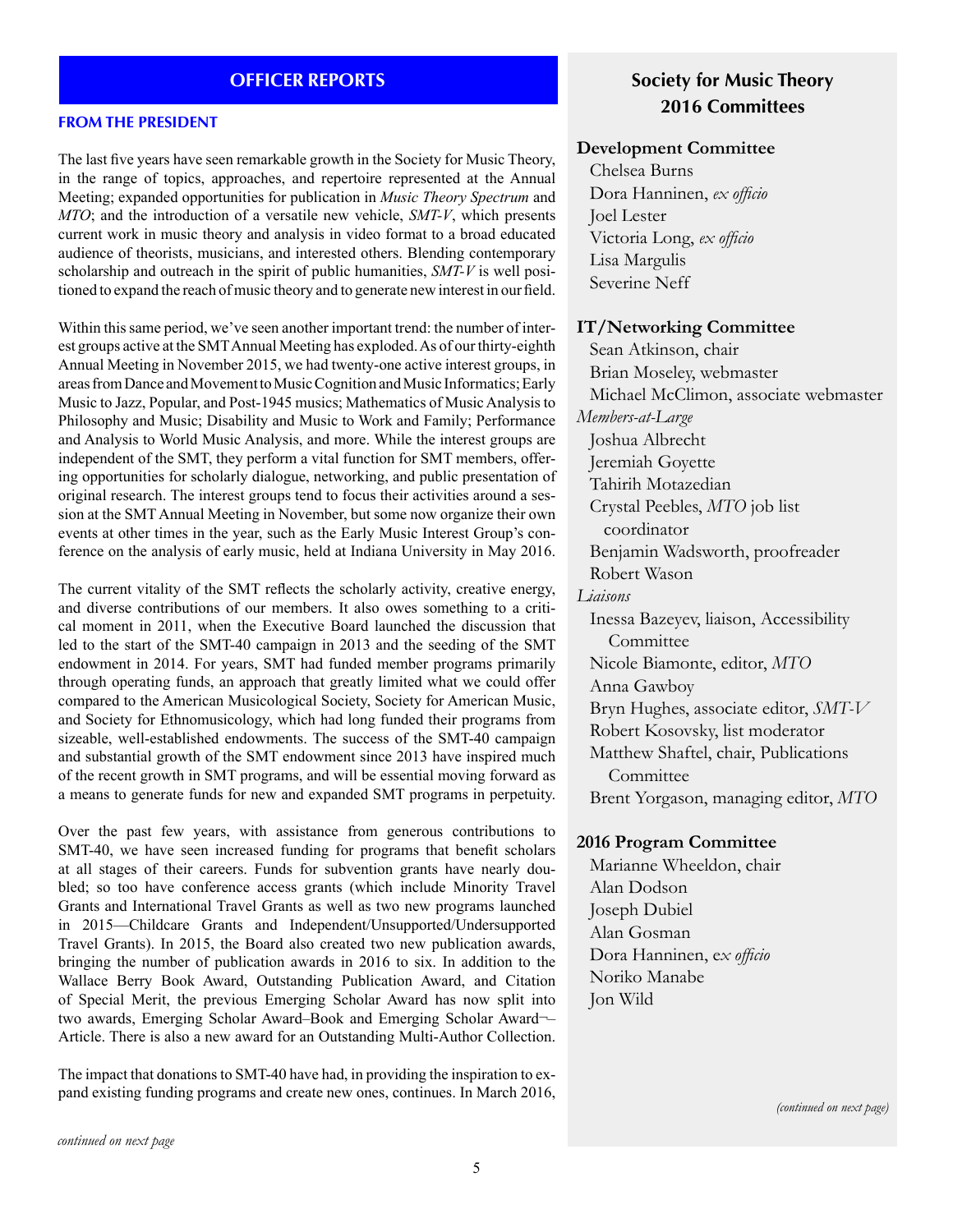#### **OFFICER REPORTS**

## *(continued)*

**Society for Music Theory 2016 Committees** *(continued)*

## **Committee on the Status of Women**

Jennifer Bain, chair Stefanie Acevedo Sarah Bakker Sigrun Heinzelmann Edward Latham Wendy Lee Charity Lofthouse

## **Committee on Diversity**

J. Daniel Jenkins, chair David Castro Ya-Hui Cheng Chris Endrinal Eileen Hayes (liaison with CSW) Maryam Moshaver Teresa Shelton Reed Lawrence Shuster Daphne Tan

## **Local Arrangements Committee**

Victoria Long, executive director, chair Antares Boyle Laurel Parsons

## **Committee on Workshop Programs**

Ian Quinn, chair Zachary Bernstein Andrew Mead (chair, 2017) Marianne Wheeldon (chair, 2016 Program Committee)

## **Professional Development Committee**

Sam Ng, chair Devin Chaloux Roger Graybill (chair, 2017–18) YouYoung Kang Caitlin Martinkus Elizabeth Sayrs Philip Stoecker

*(continued on page 8)*

the SMT Executive Board voted to establish a new dissertation fellowship—the SMT-40 Dissertation Fellowship—to be given annually, with an initial award of \$3500 in 2017. John Roeder is the Chair of the inaugural Dissertation Fellowship Committee, which began work in Summer 2016, crafting a set of guidelines to be posted with a call for applications in the Fall of 2016. While the amount of the fellowship is modest, it is a milestone in the nearly forty-year history of the SMT and can buy precious research time in the form of release from teaching a course on an adjunct basis for one semester. Certainly the opportunity to focus on one's own research is valuable at any stage of a scholar's career, and perhaps particularly so toward the end of doctoral study, where it can make a critical difference in the timing of entry or success in a highly competitive job market.

As of early June 2016, the SMT endowment stood at about \$270,000, which generates income at two percent a year. According to our investment guidelines, the percentage we can draw from the endowment will grow as the endowment does in its early years. With additional donations to SMT-40 that will bring the threeyear average of the endowment over the threshold of \$300,000, we will be able to increase the draw to three percent, or \$9,000 a year—nearly double the draw in 2016. When the three-year average of the endowment reaches \$400,000, the draw can increase to four percent, or \$16,000 a year—nearly four times that in 2016.

The SMT Executive Board and the Development Committee have set a challenge for the membership to bring the endowment's three-year average over the \$300,000 threshold by the time of the Fortieth-Anniversary Annual Meeting in Arlington, Virginia, in 2017. In truth, we hope to get there sooner! When that happens, the Board intends to act on two funding priorities: 1) establishing a new program for Research Travel Grants (an area not covered by our current conference access grants or subventions programs); and 2) increasing funds for the Dissertation Fellowship Program. The SMT Executive Board and the Development Committee invite you to make a donation to SMT-40 today, to help us reach our goal for the endowment as soon as possible and put us in a position to translate these funding priorities into action. All gifts, small and large, are welcome, as are donations in honor or in memory of someone within or outside the field. If you are so inclined, you might also consider including SMT-40 in your plans for legacy gifts. What matters most is that we establish a culture of sustainable giving for all that we do together as a society, among the majority of our members at a level that is appropriate to each. —Dora Hanninen

## **FROM THE VICE PRESIDENT**

As vice president it is my privilege to serve the SMT as chair of the Subventions Committee, Executive Board liaison with SMT Interest Groups, and liaison with regional, international, and graduate student societies.

All twenty-one of our interest groups will meet in Vancouver, and some will sponsor special sessions as well. A listing of interest group activities at the Annual Meeting will be updated as information becomes available. For this listing, and to view information on individ-



ual interest groups, please visit [https://societymusictheory.org/societies/interest.](https://societymusictheory.org/societies/interest) Our newest interest group is a group for adjunct faculty; others range from Music Informatics to Popular Music to Performance and Analysis. SMT interest groups are stimulating and rewarding venues for scholarly exploration; SMT members are urged to visit and participate in one or more! It is my pleasure to work with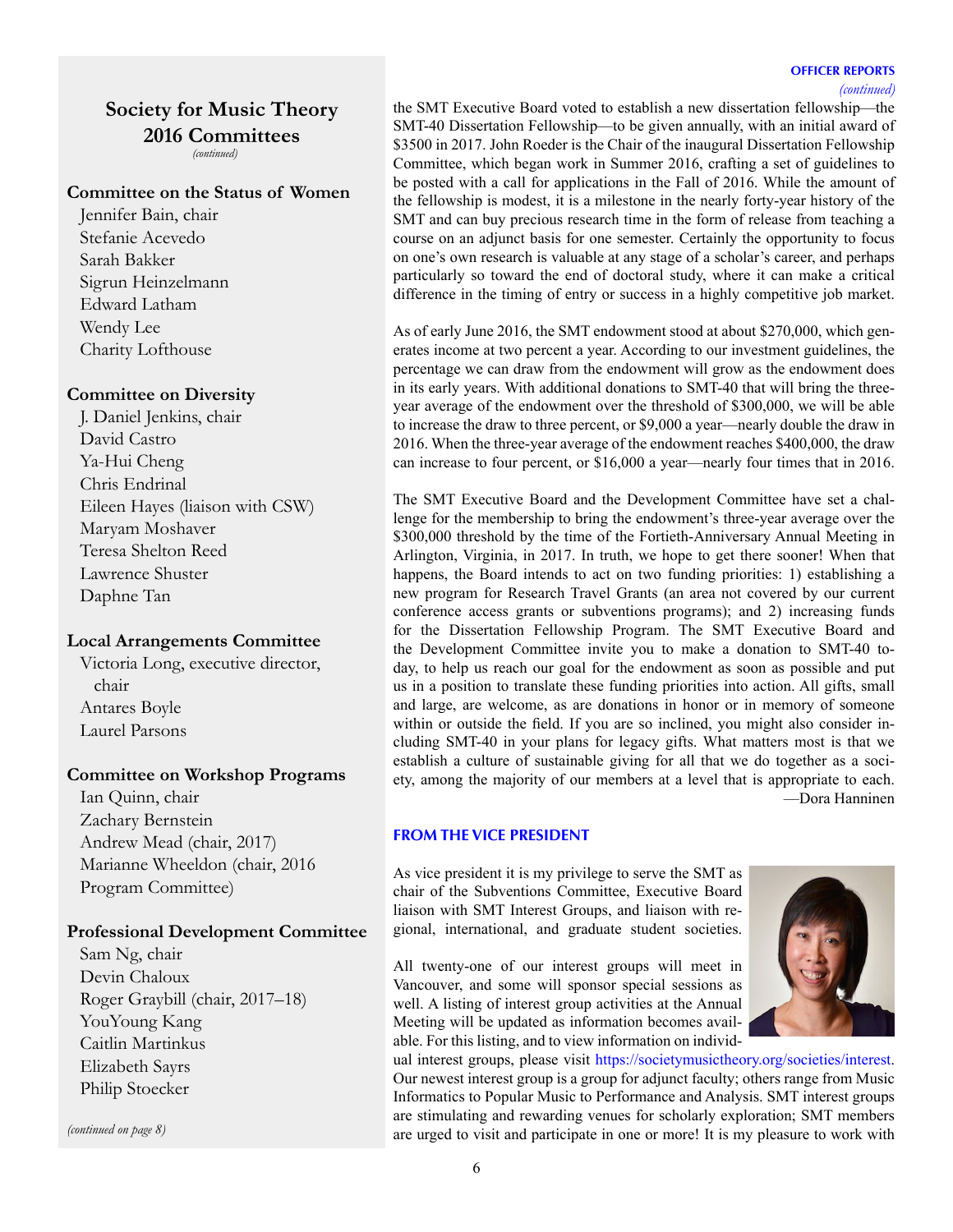#### **OFFICER REPORTS**

the chairs of these groups to discuss and facilitate best practices.

We have developed a citation template for papers presented in interest group meetings (those that are not part of the official SMT/ AMS program):

Author, title, X Interest Group meeting, Society for Music Theory Annual Meeting, city, date.

If you have presented such a paper please follow this template to avoid confusion with conference papers that have been selected by the SMT/AMS Program Committees.

Six subventions were awarded in the January 2016 round of applications, four for books, and one each for a journal and an article. For books, the following awards were made: to Brenda Ravenscroft—\$1237.50 for musical examples and indexing for *Analytical Essays on Music by Women Composers: Concert Music, 1960-2000*, edited by Laurel Parsons and Brenda Ravenscroft (Oxford University Press); to David Dolata—\$1300 for examples for *Meantone Temperaments on Lutes and Viols* (Indiana University Press); to John Paul Ito—\$1000 for musical examples for *Focal Impulse Theory: Musical Expression, Meter, and the Body* (Indiana University Press); and to Frank Lehman—\$800 for indexing for *Hollywood Harmony: Analyzing Wonder in American Film Music* (Oxford University Press). Rob Schultz received \$310 for operating and publication costs for the journal Analytical Approaches to World Music; and Trevor deClercq received \$200 for copyright permissions for "Deconstructing the Blues in the Beatles' 'Taxman'," *Music Theory & Analysis*.

In Vancouver I will meet with representatives of the regional societies and interest groups; I will also attend as many of the interest group meetings as possible. Please don't hesitate to contact me at [daphne.leong@colorado.edu](mailto:daphne.leong%40colorado.edu?subject=) if I can assist with these groups or with subventions.

—Daphne Leong

#### **FROM THE SECRETARY**

I am pleased to announce the results of our 2016 elections. Our new president-elect will be Robert Hatten. Our new secretary will be Philip Stoecker. Yonatan Malin and Maryam Moshaver have been elected members-at-large of our Executive Board. The terms of service for these positions will begin immediately after the 2016 conference in Vancouver. Thanks to all the candidates who stood



for election this year, and to our Nominating Committee chaired by Matthew Santa for building such a strong slate of candidates.

## *(continued)* **Actions of the Executive Board**

Since I submitted my previous report for the February 2016 SMT Newsletter, the Executive Board has passed the following motions:

- 1. That the following addenda be added to the Investment Policy:
- With regard to the Regular Investment Fund: Investment Directive Addendum for Fiscal Year 2015

There are no modifications to the general directive of investment for growth, rather than cash disbursement, for this year.

• With regard to the SMT Endowment Fund:Investment Directive Addendum for Fiscal Year 2015

There are no modifications to the general directive of in vestment for growth, rather than cash disbursement, for this year. The maximum disbursement is set at 4.5%.

- 2. That the following changes be made to the list of "Other Officials" in SMT's Governance Guidelines:
- Amend the descriptions of the positions Representative to RILM and Liaison to NASM to prescribe two-year terms, with possibility of reappointment for one additional two-year term, for each position.
- Add the following text establishing the position(s) "Liaisons to Other Scholarly Societies": "Liaisons are appointed by the president to other societies as appropriate for a term of two years, with the possibility of reappointment for a second twoyear term. The liaison informs the president and the Board of significant developments within the society to which they are a liaison, especially regarding activities that have a bearing on SMT and the discipline of music theory. Liaisons do not speak on behalf of the SMT."
- 3. To establish the SMT-40 Dissertation Fellowship in the amount of \$3500, to be given annually, with a single inaugural award in 2017.
- 4. To establish the SMT-40 Dissertation Fellowships Committee as an Ad Hoc Committee of four persons, each serving a two year term, to administer the award.

—Stanley V. Kleppinger

#### **SMT ANNUAL DUES**

\$85 FOR REGULAR MEMBERSHIP \$75 FOR OVERSEAS MEMBERSHIP \$40 FOR STUDENT/RETIRED/SUBSIDIZED MEMBERSHIP

YOUR DUES HELP SUPPORT OUR OUTSTANDING PUBLICATIONS AND OTHER PROGRAMS.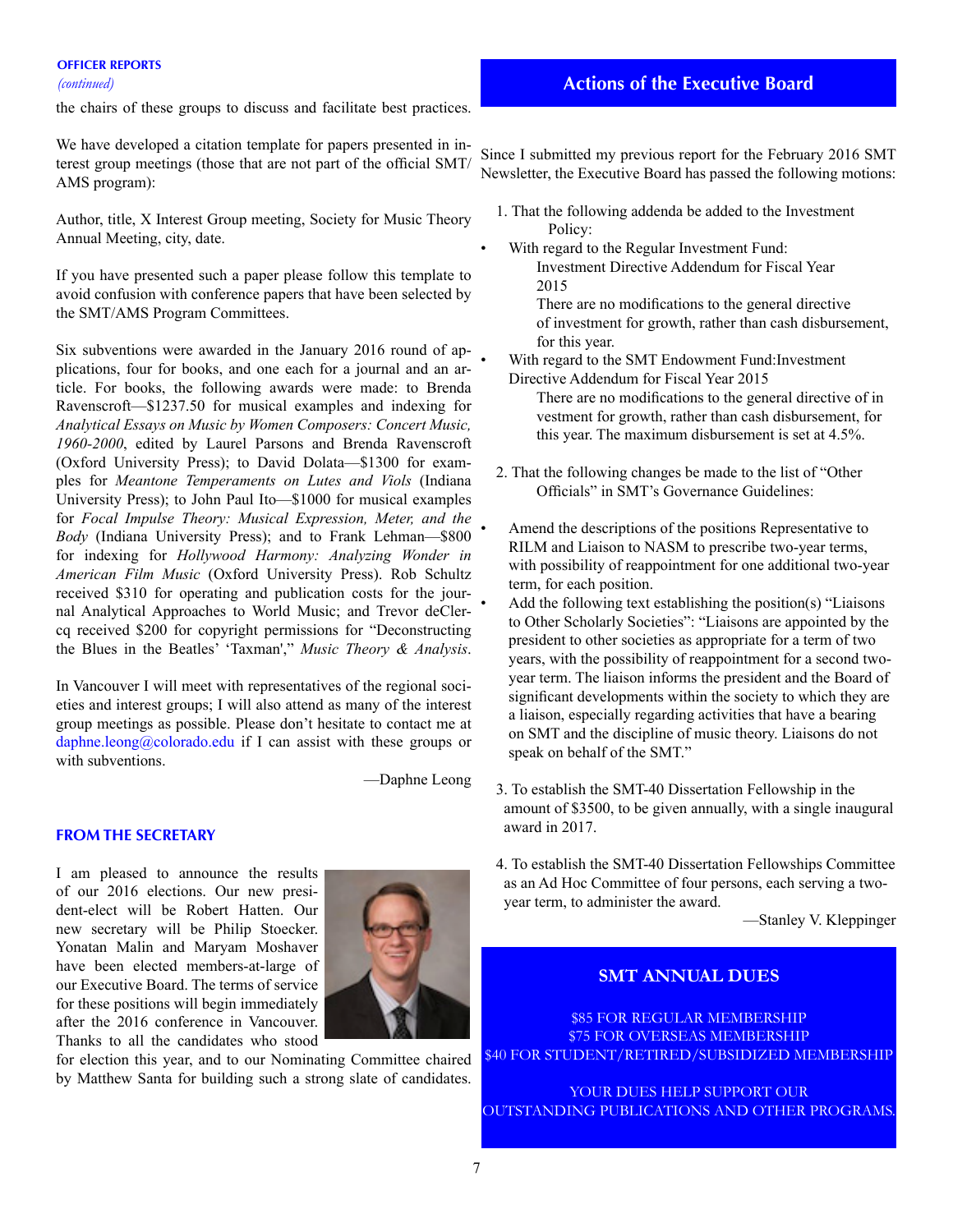The **Professional Development Committee** (PDC) will help welcome and orient SMT's newer attendees to the Annual Meeting in Vancouver and will offer a variety of programs and services to benefit SMT members at every stage of their careers. Our special session this year is titled "Navigating the First Years on the Job." William Marvin (Eastman School of Music), Joti Rockwell (Pomona College), Lynne Rogers (Mannes School of Music at The New School), and Lawrence Zbikowski (University of Chicago) will offer practical advice for beginning professionals transitioning from completion of the dissertation to a new faculty position. Our panelists will discuss the different kinds of responsibilities and unique deadlines that one will encounter in the first two years on the job. Some anticipated topics include:

- balancing teaching, research, service demands, and family;
- being more self-directed in one's work and research;
- navigating peer-review procedures;
- teaching effectively and efficiently;
- immediately preparing for contract renewals after one or two years at an institution; and
- understanding the culture of an institution and becoming an effec tive agent within it, including networking and working effectively with the new colleagues.

If you are attending one of your first Annual Meetings and wish to be paired with a more experienced SMT member, please sign up for a Conference Guide on the registration form or contact Elizabeth Sayrs  $(says@obio.edu)$ . If you would like to serve as a guide, please indicate this on the registration form or e-mail Elizabeth.

Students (both graduate and undergraduate) are warmly invited to the annual Student Breakfast for food, juice, and coffee paid for by SMT and hosted by PDC members Caitlin Martinkus ([Caitlin.martinkus@mail.utoronto.ca](mailto:Caitlin.martinkus%40mail.utoronto.ca?subject=)) and Roger Graybill (Roger.Graybill@necmusic.edu). The breakfast will be held from 7:30–9:00 a.m. on Friday, November 4. It is a great way to meet other students, develop that all-important professional network, and find out about student-run conferences, publications, and events.

The PDC will also offer a CV Review Session, in which senior members of the Society are available to review and critique CVs and cover letters oneon-one. Attendees at any career stage who wish to take advantage of this opportunity should bring at least five copies of both their current CV and a generic cover letter to the session. The CV Review Session is scheduled for 1:00–3:00 p.m. on Friday, November 4. Questions concerning this session should be addressed to Phil Stoecker (Philip.S.Stoecker@hofstra.edu), session coordinator.

Throughout the year, the PDC maintains the "Society for Music Theory Graduate Students" page on Facebook, a site that facilitates discussions among students and first-year faculty. Administered by Caitlin Martinkus, our Facebook page may be accessed from the PDC's website at [http://societ](http://societymusictheory.org/administration/committees/pdc)[ymusictheory.org/administration/committees/pdc.](http://societymusictheory.org/administration/committees/pdc)

Finally, we continue to invite members of the Society to submit materials on any PDC related topic to be posted on our website. Please feel free to send contributions to me  $(samng@uc.edu)$  at any time. Please also take a moment

*continued on next page*

## **Society for Music Theory 2016 Committees** *(continued)*

## **Publications Committee**

Matthew Shaftel, chair Nicole Biamonte (editor, *Music Theory Online*) Stephen Rogers (associate editor, *Music Theory Online*) David Bernstein (editor, *Music Theory Spectrum*) Yayoi Uno Everett (associate editor, *Music Theory Spectrum*) Ron Rodman (editor, *SMT Newsletter*) Courtenay Harter (associate editor, *SMT Newsletter*) Catherine Nolan (executive board liaison) Sean Atkinson, chair, Networking Committee

## **Publication Awards Committee**

Ed Gollin, chair Jonathan Bernard John Covach John Cuciurean Patricia Hall Marianne Kielian Gilbert Nathan Martin Boyd Pomeroy Jay Rahn

## **Nominating Committee**

Matthew Santa, chair Philip Ewell Joseph Kraus Brenda Ravenscroft Philip Rupprecht

#### **Accessibility Committee**

Jon Kochavi, chair Inessa Bazayev Jeff Gillespie Allen Gimbel Mariusz Kozak Ève Poudrier

*(continued on next page)*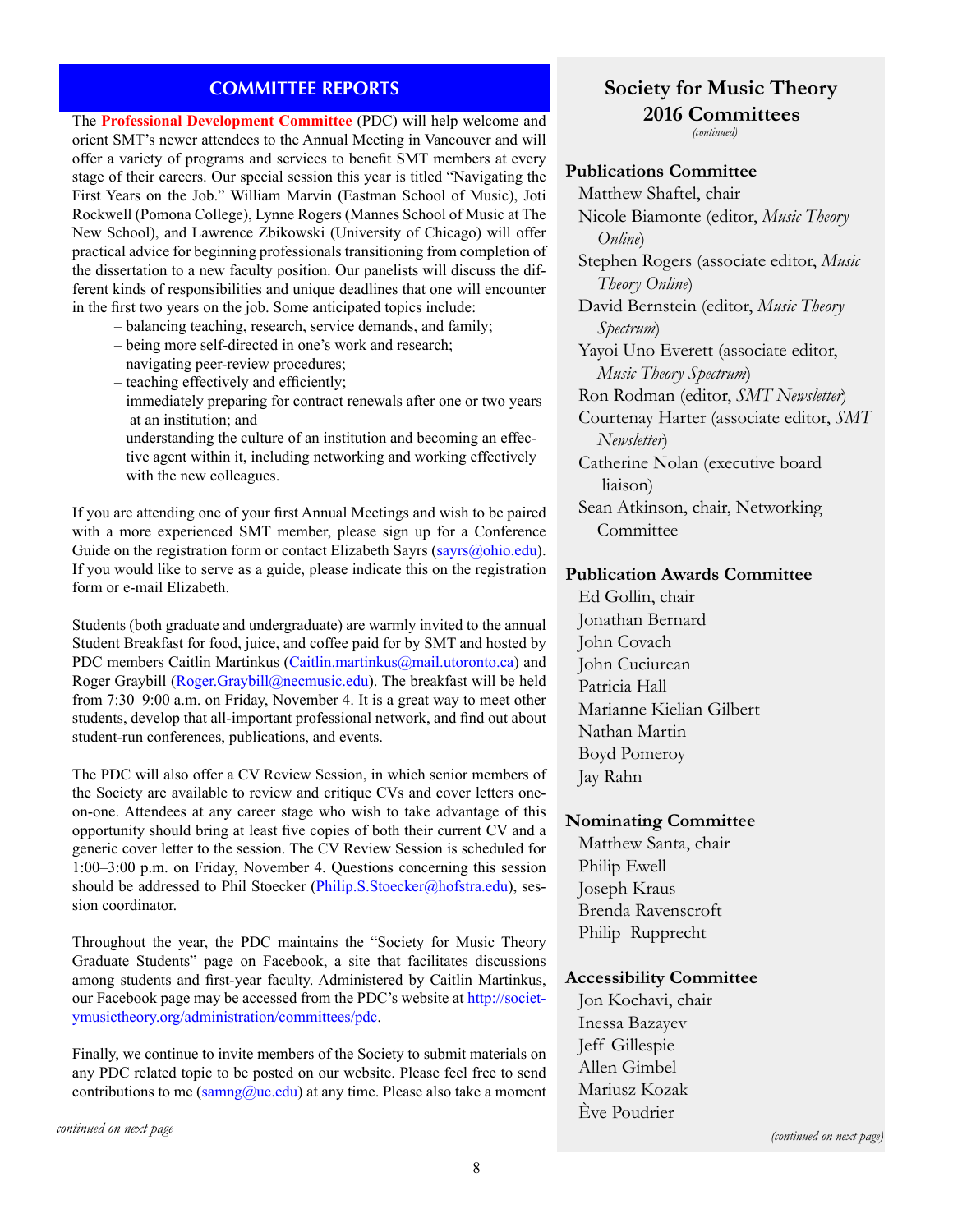#### *(continued)*

## **Society for Music Theory 2016 Committees** *(continued)*

## **Subventions Committee**

Daphne Leong, chair Christoph Neidhöfer (2016; representative, Executive Board) Jack Boss (2016) David Carson Berry (2017) Gretchen Foley (2017)

## **Investment Committee**

William Caplin, chair Breighan Brown Patrick Connolly

## **Archivist**

Gretchen Horlacher

## **Delegates and Liaisons**

Severine Neff, delegate to ACLS Nathan Martin, representative to U.S. RILM Karen Bottge, liaison to New Grove Advisory Panel Gabriel Fankhauser, SMT statistician Philip Duker, sustainability coordinator Andrew Davis, Liaison to NASM

## **Networking Ombuds Subcommittee**

Dora Hanninen, chair Sean Atkinson Matthew Shaftel

## **Program Budget Subcommittee**

Dora Hanninen, chair Alan Gosman Marianne Wheeldon

*Links to SMT's committees are found at [http://societymusictheory.org/administration/](Links to SMT’s committees are found at http://societymusictheory.org/ administration/committees.) [committees](Links to SMT’s committees are found at http://societymusictheory.org/ administration/committees.)*

to visit our website to peruse a number of valuable resources on article submission, conference presentation, and other PDC topics.

—Samuel Ng

\* \* \* \* \*

At the Annual Meeting in Vancouver, the **Committee on Diversity** will sponsor a special session titled "SMT Goes to High School" in conjunction with the Pedagogy Interest Group. During the session, we will report on the experiences of SMT members who have been visiting AP® Music Theory classes during this past academic year. In addition to workshop presentations of lessons that can be implemented in an AP® or other high school music theory class, the session will also address issues of diversity in the pre-college music theory classroom and what that portends for the future diversity of the SMT.

Minority and International Travel Grant applications to attend the 2016 meeting are available at the SMT website [https://societymusictheory.org/grants/](https://societymusictheory.org/grants/meetings) [meetings.](https://societymusictheory.org/grants/meetings) Submission deadline is Thursday, September 8. Students who are applying for the grant must also have a mentor send an email supporting their application to  $d$ jenkins@mozart.sc.edu by the deadline. Mentors, please encourage eligible students to apply.

The recipients of the travel grants and members of the Committee on Diversity will have lunch on Friday at the Annual Meeting at noon, location TBA. Former recipients of a minority or international travel grant are also invited. If you are a former grant recipient and would like to attend, please send an email to [djenkins@mozart.sc.edu](mailto:djenkins%40mozart.sc.edu?subject=) no later than Saturday, October 15. —J. Daniel Jenkins

\* \* \* \* \*

The **IT/Networking Committee** is staying busy with the maintenance and development of the Society's electronic resources. At the upcoming Annual Meeting in Vancouver, the committee will once again offer to members a mobile-friendly conference app that covers both SMT and AMS sessions. As you may recall, the main benefit of the app, other than offering a quick, at-a-glance version of the conference schedule, is the direct linking of paper handouts and supplemental materials. We think this will again prove to be a useful tool for navigating the conference.

Will you be presenting at the upcoming meeting in Vancouver? If so, please try to prepare your handout a few weeks ahead of the conference and submit it for inclusion on the app. One way we can reduce our footprint on the environment is to print fewer handouts for our annual meetings, and making every handout available electronically is a great way to accomplish that goal. Look for submission details on SMT-Announce in early October.

As always, I want to remind the membership about the numerous electronic resources we provide. SMT Discuss [\(https://discuss.societymusictheory.](https://discuss.societymusictheory.org) [org](https://discuss.societymusictheory.org)) provides an outlet to discuss music theory matters with the membership; SMT Announce ([http://lists.societymusictheory.org/listinfo.cgi/smt-an](http://lists.societymusictheory.org/listinfo.cgi/smt-announce-societymusictheory.org)[nounce-societymusictheory.org](http://lists.societymusictheory.org/listinfo.cgi/smt-announce-societymusictheory.org)) is our email announcement listserv; and we are also on Facebook (<https://www.facebook.com/societymusictheory/>) and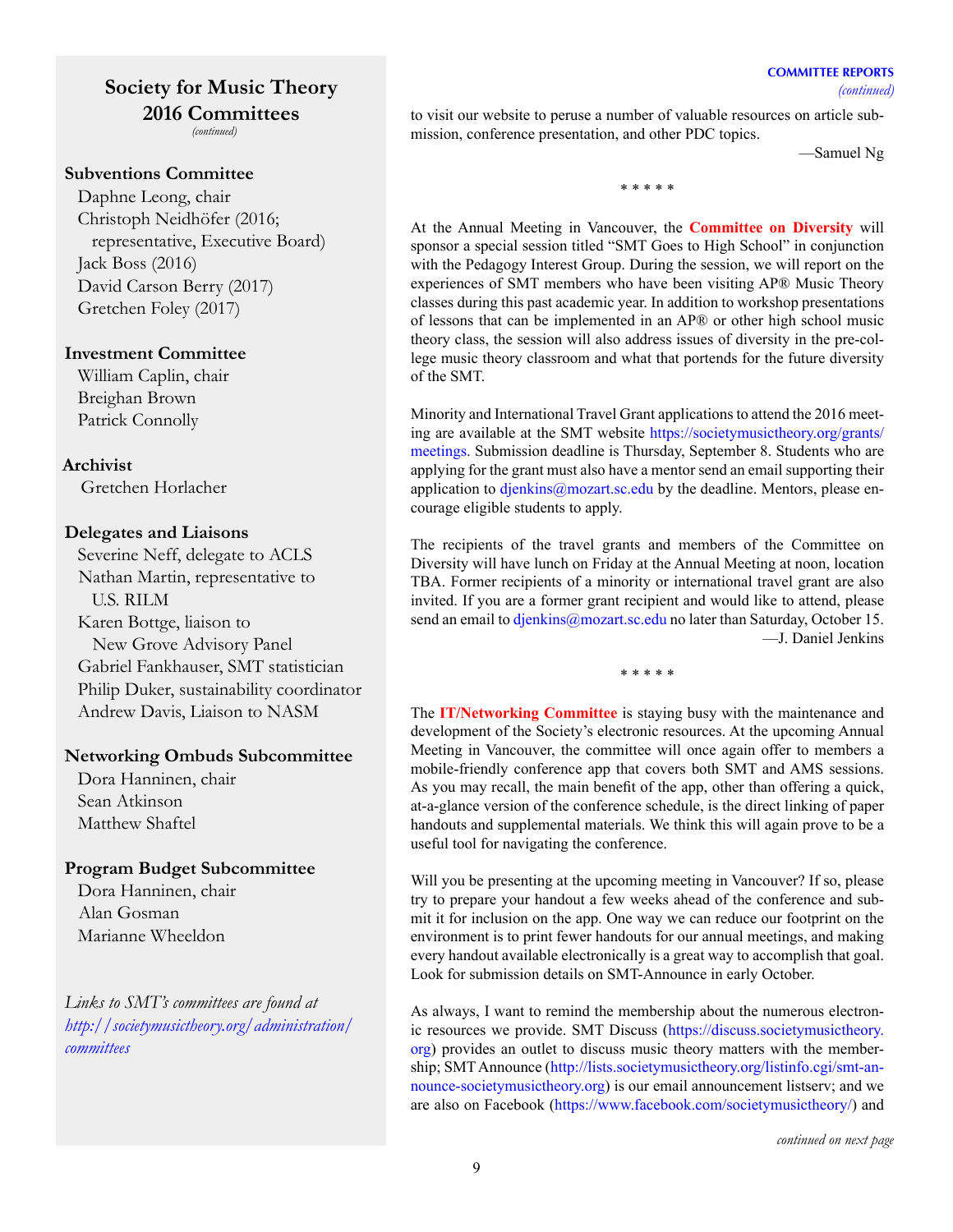*(continued)*

Twitter [\(https://twitter.com/SMT\\_musictheory\)](https://twitter.com/SMT_musictheory). We also maintain a comprehensive list of upcoming events and calls for papers on the main SMT site [\(https://societymusictheory.org/events/upcoming\)](https://societymusictheory.org/events/upcoming).

Finally, I'd like to thank all of the members of the committee who work tirelessly to keep our online resources functioning and up-to-date. Our technical expert, Jeremiah Goyette; our webmaster, Brian Moseley; our Associate Webmaster, Michael McClimon; our list moderator, Bob Kosovsky; our SMT Discuss moderator Brent Yorgason; and our committee members: Matthew Shaftel, Inessa Bazeyev, Nicole Biamonte, Anna Gawboy, Bryn Hughes, Tahirih Motazedian, Benjamin Wadsworth, Joshua Albrecht, Crystal Peebles, and Robert Wason.

The committee is always open to new ideas and suggestions. If you have any thoughts or concerns, please let us know.

—Sean Atkinson

\* \* \* \* \*

The **Accessibility Committee** is looking towards building on our recent steps forward and continuing to make progress towards full accessibility in Vancouver.

In particular, as you enjoy the sessions and panels, please keep in mind the following:

- Reserved seating (marked by placards) is always available for those for whom mobility is a challenge. Please treat these seats as you would an accessible parking space.
- Microphones should always be used during the question and answer periods (regardless of your vocal strength!).
- Slides and handouts can be made available on the SMT website in advance of the conference. If you are giving a talk, doing so will ensure greater accessibility to those who may have vision impairment.
- Consult our accessibility guidelines [\(https://societymusictheory.org/](https://societymusictheory.org/  administration/accessibility) [administration/accessibility\)](https://societymusictheory.org/  administration/accessibility) for further information on accessibility awareness and action.

We encourage anyone with conference accessibility concerns or suggestions to contact our committee in advance of our Vancouver conference. Addressing possible accessibility problems in advance has been the most effective method for ensuring that the full conference experience is possible for every one of our attendees.

The Accessibility Committee will again coordinate a live stream from Vancouver. Please stay tuned for details!

—Jon Kochavi

\* \* \* \* \*

On behalf of the **Publications Committee**, I would like to recognize the SMT publications that continue to be a vibrant source of scholarship for your music theoretical considerations. The newest volume of *Spectrum* includes an exciting diversity of topics and authorship: from Jazz (Chick Corea) to

# **Society for Music Theory Publications**

#### **Music Theory Spectrum Editors and Editorial Assistants**

David Bernstein, editor Yayoi Uno Everett, associate editor Seth Monahan, reviews editor Chris Douthitt, editorial and technical assistant Cora Palfy, editorial assistant

#### **Editorial Board**

Fernando Benadon Stephen Blum Julie Hedges Brown Guy Capuzzo Elaine Chew Arnie Cox Michael Scott Cuthbert Murray Dineen Joel Galand Jennifer Iverson Blair Johnston Julie Pedneault-Deslauriers Larry Polansky Lynne Rogers Laurie Stras Lauri Suurpää Michael Tenzer Keith Waters

#### **Music Theory Online Editors and Editorial Assistants**

Nicole Biamonte, editor Stephen Rodgers, associate editor Kyle Adams, reviews editor Heather Platt, reviews editor Brent Yorgason, managing editor

#### **Editorial Board**

Arved Ashby Amy Bauer Stacey Davis Mine Dogantan Christopher Doll Rachel Wells Hall Robert Hasegawa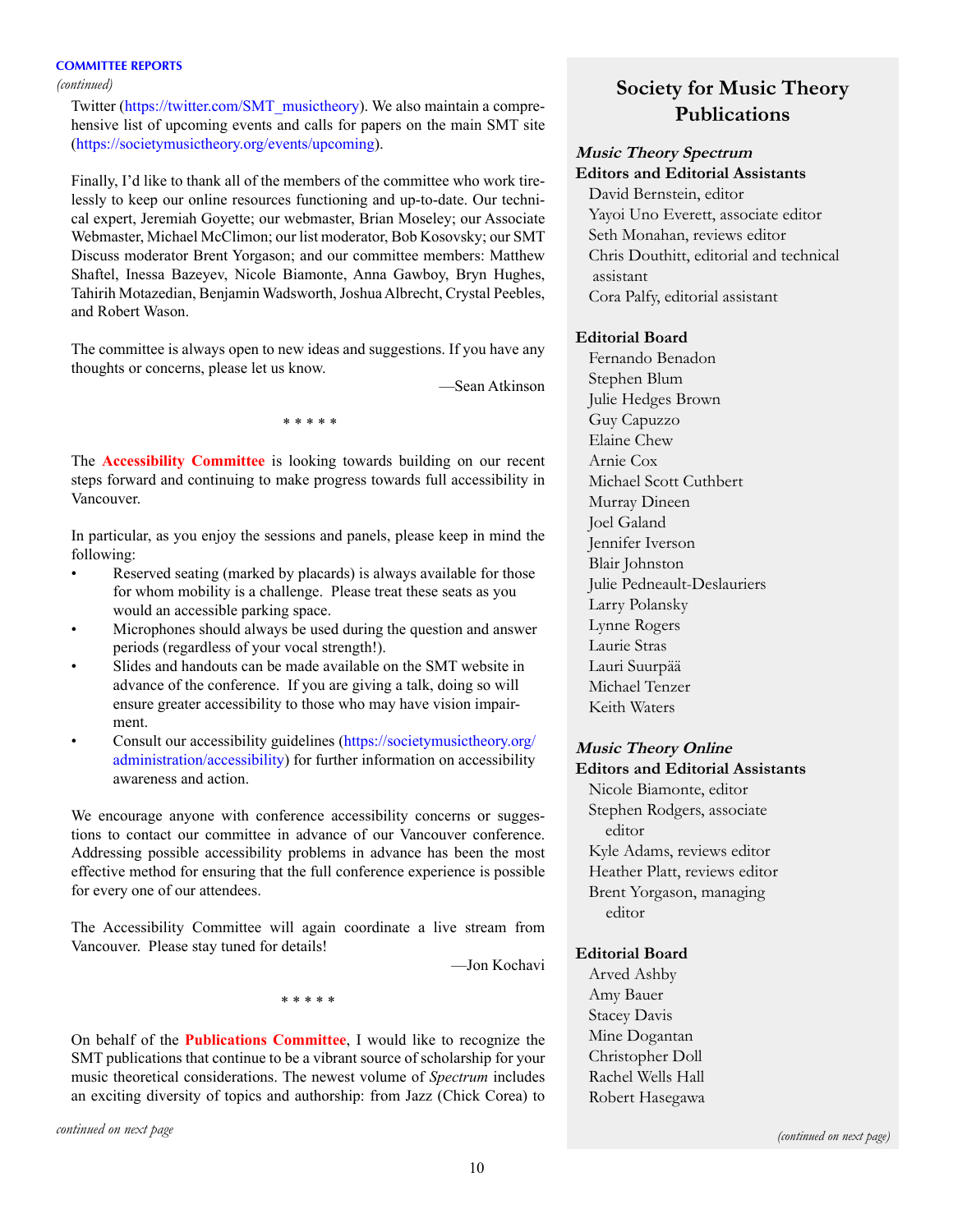## *(continued)*

**Music Theory Online** 

## **Editorial Board (con't)**

Melissa Hoag Kevin Korsyn Panayotis Mavromatis Jocelyn Neal David Neumeyer William Renwick Rene Rusch Chris Stover Sarah Weiss

#### **SMT-V**

# **Editors and Editorial**

## **Assistants**

Scott Murphy, editor Anna Gawboy, associate editor Bryn Hughes, associate editor

#### **Editorial Board**

Matthew BaileyShea David Bashwiner Stephen Brown Morwaread Farbood Karen Fournier Peter Martens Steven Reale Janet Schmalfeldt Peter Schubert Elaine Sisman Simon Zagorski-Thomas

#### **SMT Newsletter**

Ron Rodman, editor Courtenay Harter, associate editor

The deadlines for submitting an application for a Subvention Grant are **January 15** and **July 15**. Johannes (de Muris), and everything in between (Cadwallader and Gagné on Schenker's *Quintteiler* concept, for instance). *MTO* 22.1 includes entries in cognition, popular song, film music, and the twenty-first century music curriculum. Also, you will not want to miss Harald Krebs's video in our second year of *SMT-V*. As always, SMT Publications is committed to the mission of the society. Our great thanks go out to our editors David Bernstein, Yayoi Uno Everett, Nicole Biamonte, Stephen Rodgers, Scott Murphy, Bryn Hughes, Anna Gawboy, Ron Rodman, and Courtenay Harter and all of the many volunteers who serve our society's mission through our publications.

Work continues both in reviewing your fascinating submissions and also in preparing the nominations for next year's editorial appointments and editorial boards. In addition, *Spectrum*, with the support of Oxford University Press, will be adopting a new content management system that will simplify the process of working with submissions and reviews. The savings in effort will allow us to move towards a three-issue-per-year publication schedule for *Spectrum*, which will help us to accommodate the large number of high-quality submissions we receive each year. Oxford has also undertaken social media advertising for some of the Spectrum content to increase the public impact of our work. Meanwhile, *MTO* is working on design changes that will make the journal more reader friendly and to ensure accessibility.

As always, it has been my pleasure to serve as Publications Committee chair. The time spent engaged with the vibrant team of individuals that put our publications together is both rewarding and enriching.

—Matthew Shaftel

\* \* \* \* \*

The mission of the **Committee on the Status of Women** is to promote gender equity in the Society. The Committee pursues this mission by hosting a number of mentoring programs, a Facebook page, and a blog, by sending a letter about illegal interview questions to all universities and colleges posting jobs in music theory, and by hosting both an informal brownbag lunch meeting, as well as a formal session every year at the annual meeting. Some of the formal sessions at the annual meeting have addressed professional issues for women in music theory, while others have been oriented around current scholarship, sometimes focused on recent work in feminist theory and/or on music composed by women. For the 2016 meeting in Vancouver, the session highlights the cornucopia of work produced by women in music theory, with an all-female session of twelve lightning talks that cover a wide range of topics and approaches in the field. With eight papers selected through a blind peer-review process and four invited speakers, the session contains four thematic groupings of papers: music analysis and dance, Russian music, analysis of twentieth-century music, and analysis of popular music. For each grouping there will be three 10-minute talks, followed by 15 minutes of discussion.

For the 2017 meeting in Arlington, Virginia the committee will mark the Fortieth anniversary of the Society and the Thirtieth anniversary of the Committee on the Status of Women by hosting a session on the music of renowned composer, Chen Yi (b.1953). Dr. Chen's orchestral work, *Si Ji (Four Seasons)* was a finalist for the Pulitzer Prize in music in 2006. Her music has been performed and commissioned by internationally acclaimed musicians and orchestras ranging from Yo-Yo Ma to Evelyn Glennie, from the Cleveland Orchestra to the New York Philharmonic, from the BBC and Singapore Symphonies to the Sächsische Staatskapelle Dresden. Studies of her music have been published in English, Chinese, and German, including twenty-three completed doctoral dissertations in which she is named in the title. The Committee will be sending out a call for papers for this session soon, and is delighted that the composer herself will be able to attend the session.

—Jennifer Bain

*continued on next page*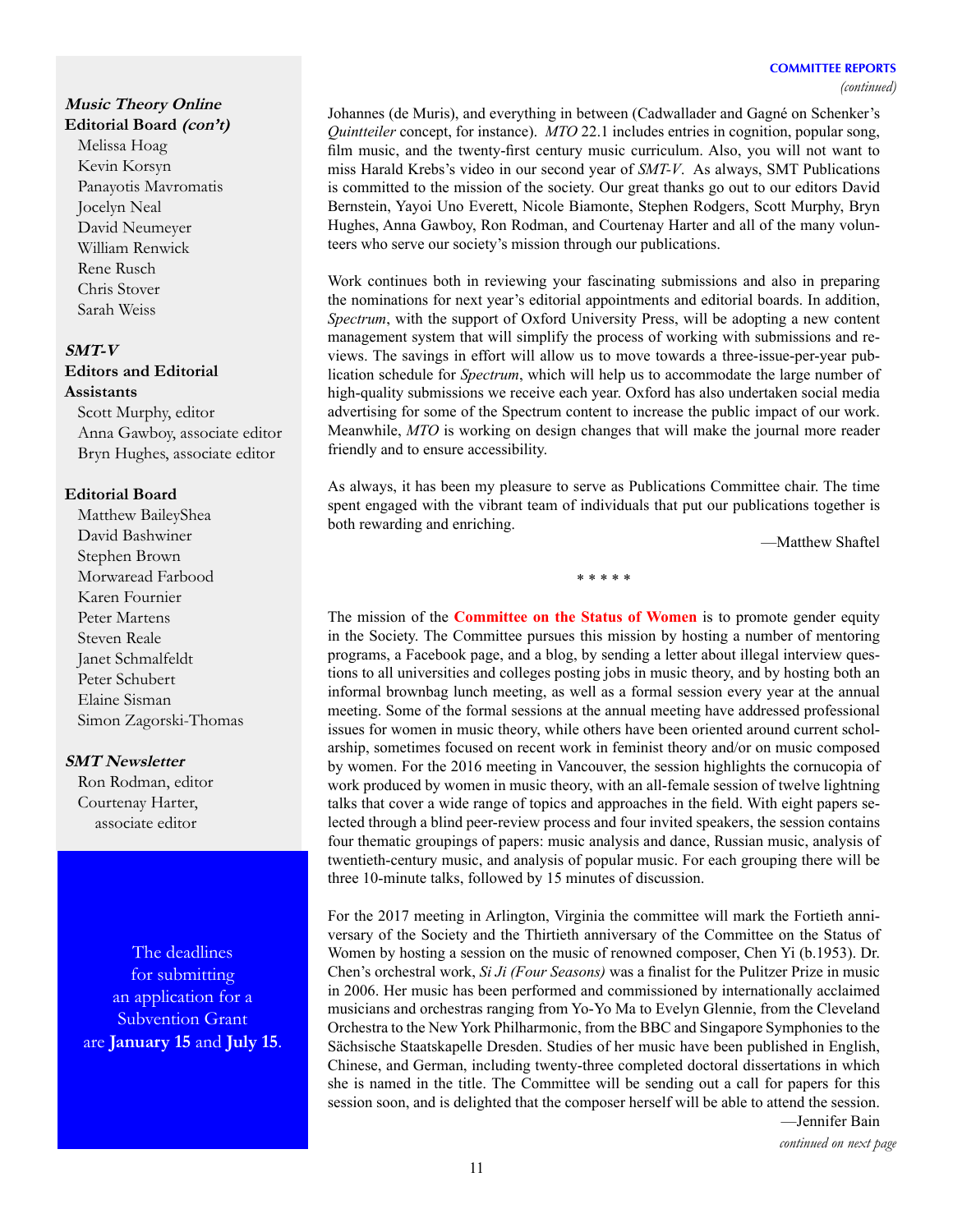*(continued)*

The SMT **Committee on Workshop Programs** will sponsor graduate workshops by Richard Cohn (Meter and Form in 19th-Century Music) and Danuta Mirka (Topics, Phrase Structure, and Form in Haydn's Chamber Music) at the Annual Meeting in Vancouver. Workshop descriptions and application information are available on SMT's GSWP page.

The committee will also sponsor workshops through the Peer Learning Program, this year featuring Elizabeth Hellmuth Margulis (Empirical Approaches to Musical Narrative) and William Rothstein (The Musical Language of *Il Trovatore*). Workshop descriptions and application information are available on SMT's PLP page.

For more information on these programs, please contact the chair of the Committee on Workshop Programs at [ian.quinn@yale.edu](mailto:ian.quinn%40yale.edu?subject=).

The deadline for these workshops has passed. SMT members interested in future workshops are advised that the application deadline is July 1.

Looking forward to seeing many of you in Vancouver.

—Ian Quinn

# **NEWS FROM INTEREST GROUPS**

The SMT **Pedagogy Interest Group** will meet in Vancouver on Saturday, November 5, 2016 at 12:15 p.m. (location TBA). Grab a bag lunch and join us for a short business meeting followed by position papers and a rousing discussion about a fundamental question: what is music theory pedagogy?

We are also excited to announce a special session in Vancouver jointly sponsored by the SMT Diversity Committee focusing on pedagogy and diversity in AP® music theory classrooms. This session will share what we have learned so far through SMT-member visits and AP® teacher/student surveys, and conclude with an innovative pedagogy workshop presented to AP® students from a local high school and those participating via web conferencing. SMT members who would like to contribute to this session are encouraged to visit a local AP® music theory classroom and fill out the SMT-member survey by early October. For more information about the project, survey, and session, please visit:<http://mtpedagogyoutreach.wordpress.com>.

My three-year term as chair of the Pedagogy Interest Group ends on November 5. I am deeply grateful for the opportunity to have led this vibrant and dedicated group! We will be accepting nominations for the chair position until September 15 and voting before the Annual Meeting, where our new chair will be announced. Please contact me (stevens $@$ ) udel.edu) if you are interested in nominating yourself or a colleague, and be sure to join the pedagogy list ([http://tinyurl.com/SMTPedagogyList\)](http://tinyurl.com/SMTPedagogyList) to receive voting information. Between annual meetings stay connected by visiting our website [\(http://tinyurl.](http://tinyurl.com/SMTPedagogy) [com/SMTPedagogy\)](http://tinyurl.com/SMTPedagogy) and following pedagogy-related discussions on Twitter (#mtped). —Daniel Stevens

\* \* \* \* \*

During its meeting at the 2015 SMT Annual Meeting in St. Louis, the **Performance and Analysis Interest Group (PAIG)** organized a meeting with four short presentations (selected through blind review by a committee of PAIG members):

o What Can We Learn About Ars Subtilior Temporality from Mala Punica's Performances? (Timothy Chenette, Utah State University)

## **SMT Membership Reminder**

#### **Renew Your SMT Membership!**

To receive future issues of *Spectrum*, make sure to renew your membership.

To do so, visit [http://societymusictheory.org/mem](http://societymusictheory.org/membership)[bership](http://societymusictheory.org/membership) and follow the instructions.

Dues are payable online through PayPal.

If you prefer, you may download a membership form in PDF format and mail your registration and payment by personal check or money order in U.S. funds.

Send membership renewals to:

Society for Music Theory c/o Department of Music University of Chicago 1010 E. 59th Street Chicago, IL 60637

Your membership dues help support the numerous services offered by SMT—including networking services—and give you the opportunity to contribute to the Society's wellbeing. A complete listing of membership benefits may be found on <http://societymusictheory.org>.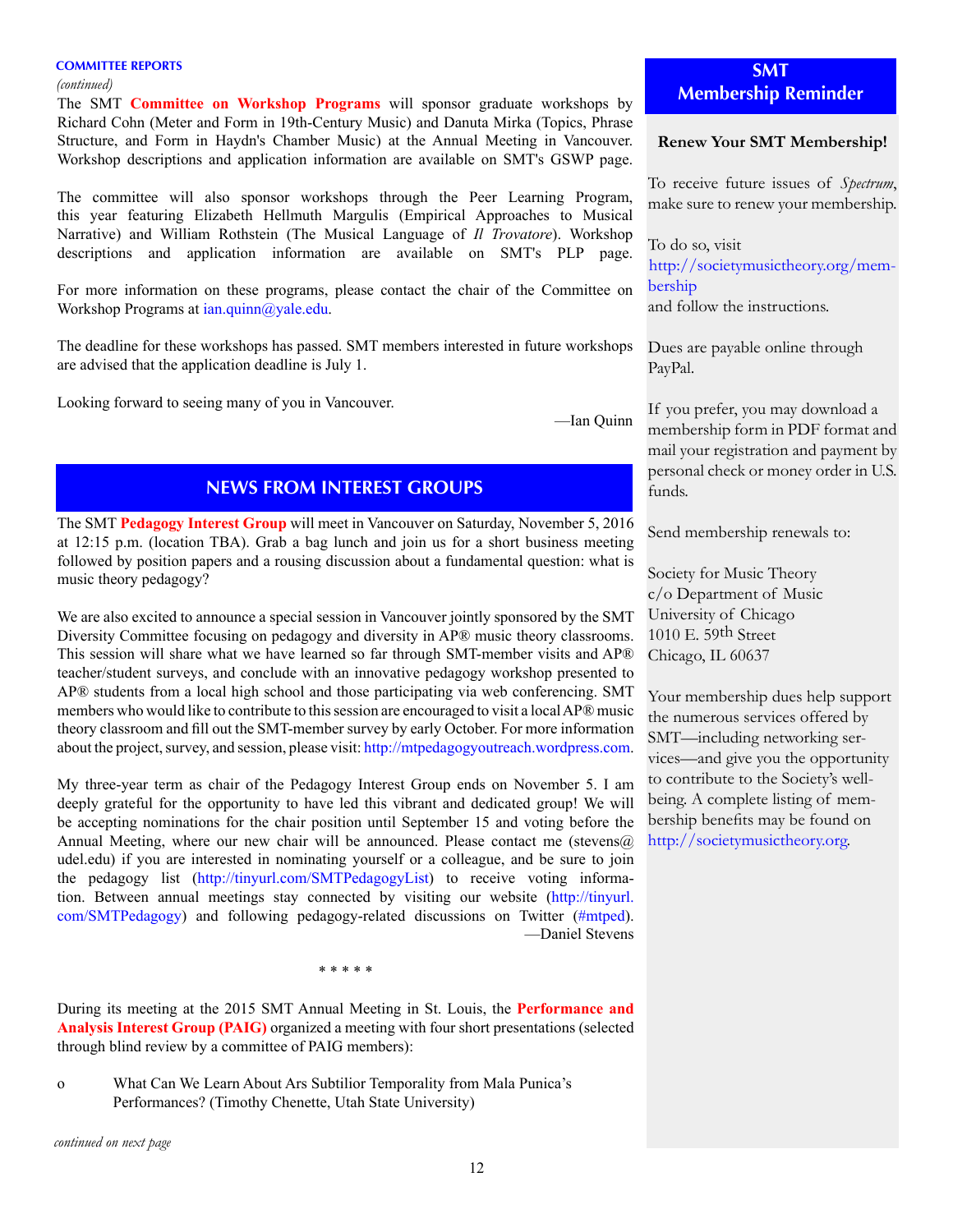- o Toward a Performance-Based Motivic Analysis (Andrew M. Friedman, Harvard University)
- o Performers' Analyses: Collating, Integrating, Assimilating (Charise Hastings, Tallahassee, FL)
- o A Tale of Two Recordings and Their Analytical Ramifications: Jane Bathori, Pierre Bernac, and Debussy's "Colloque sentimental" (Peter Kaminsky, University of Connecticut)

For the 2016 Annual Meeting in Vancouver, PAIG is pleased that a special session it proposed entitled "Musical Performers, Musical Works" has been accepted by the SMT Program Committee. The session includes three presentations by performers (jazz trumpeter Patrick Boyle, baroque cellist John Lutterman, and clarinetist Charles Neidich), with musicologist Eric Clarke, respondent, and theorist/pianist Victoria Tzotzkova, moderator. For further details, please see the official SMT program.

Lastly, PAIG is pleased to announce that an essay collection entitled "Performance and Analysis Today: New Horizons" will appear in the June issue of *MTO* (22.2). The essays originated in PAIG's meeting at the 2014 Annual Meeting in Milwaukee. It includes contributions by Benjamin Binder, Daphne Leong, Peter Martens, and Fabio Morabito, with responses by John Rink and Janet Schmalfeldt, and an introduction by Daniel Baroksly and Edward Klorman. We will invite responses to the essays on PAIG's blog, [https://smtpaig.word](https://smtpaig.wordpress.com)[press.com](https://smtpaig.wordpress.com).

—Daniel Baroksly and Edward Klorman

\* \* \* \* \*

The SMT **Dance and Movement Interest Group** invites proposals for ten- or twenty-minute papers to be presented at our next meeting in Vancouver. Papers can be on any topic related to dance, movement, and music, but we especially welcome proposals on dance transcription and notation this year.

Please e-mail submissions to [rsimplit@uga.edu](mailto:rsimplit%40uga.edu?subject=) by July 1, 2016. In The **Music Informatics Group (MIG)** is a forum for music theyour submission, please indicate whether your presentation would be ten or twenty minutes, include a 350-word abstract, and inform us of any audiovisual or other requirements. Submissions will be reviewed by a committee, and results will be announced by August 1.

For further news on the group's activities and to get involved, join our Google community site (<https://goo.gl/y4QgMF>). Please direct inquiries or suggestions to [kara.leaman@yale.edu](mailto:kara.leaman%40yale.edu?subject=) or rsimplit@uga.edu. —Rebecca Simpson-Litke and Kara Yoo Leaman

\* \* \* \* \*

The upcoming **Popular Music Interest Group (PMIG)** meeting The 2016 Annual Meeting will include short presentations on difin Vancouver will take place on Saturday, November 5, from 5:30– 7:30 p.m. At this session, members of the PMIG will participate in a roundtable analysis of an album voted by the group as a whole. After a collection of diverse suggestions, and a vote by members of the PMIG, Kendrick Lamar's 2015 album *To Pimp a Butterfly* was selected for the roundtable. Further details (including a soon-

to-be-announced list of presenters) will be available on the PMIG website ([https://societymusictheory.org/societies/interest/popu](https://societymusictheory.org/societies/interest/popularmusic)[larmusic](https://societymusictheory.org/societies/interest/popularmusic)). I encourage anyone planning to attend the upcoming session to spend some time listening to the album in advance of the meeting to facilitate participation in what I anticipate will be a lively discussion.

Prior to our meeting in Vancouver, I will be soliciting nominations for the two Popular Music Interest Group publication awards, one each given to a junior and senior scholar for an outstanding publication in the analysis of theory and popular music. PMIG members may nominate their own work or submit a nomination on behalf of an author of an article, essay, or book published within two years of the application deadline. An official call for nominations will be sent out in September; more information, and a list of past winners, can be found on our website (linked above).

There have been some exciting updates to the PMIG web spaces in the past few years. In addition to our main web space, a wiki site has been created, which includes a searchable bibliography, a link to an examples database, and the recently curated list of popular music syllabi, which were generously shared by members of the PMIG. We encourage all members to participate in maintaining these web pages and especially invite those willing to share syllabi to upload PDF files directly to the Syllabi page. Many thanks to the former webmaster Trevor de Clercq and our current webmaster Cora Palfy for their diligent work in creating and maintaining these editable spaces for our ever-expanding research area. I would also like to take this opportunity to express my gratitude to our previous chair, Brad Osborn, for his outstanding work in the position and for his assistance in my transition as chair. I look forward to seeing you all in Vancouver! —Nancy Murphy

\* \* \* \* \*

orists who are interested in using technology to investigate musical questions. Topics of interest include, but are not limited to: corpus studies, computational modeling, software tools for theory and analysis, music representations, visualization techniques, optical music recognition, digital libraries, search and retrieval techniques, and electronic publishing. Our website ([https://sites.](https://sites.google.com/site/smtmig/) [google.com/site/smtmig/](https://sites.google.com/site/smtmig/)) includes links to major music informatics-related projects, organizations, and research centers, as well as information on how to subscribe to our mailing list ([https://iulist.](https://iulist.indiana.edu/sympa/info/smtmig-l) [indiana.edu/sympa/info/smtmig-l](https://iulist.indiana.edu/sympa/info/smtmig-l)). We appreciate any suggestions on additional links we can add to our website.

ferent projects, as well as a discussion on various machine learning techniques and how they might be applied to music-theoretical and musicological questions. Additionally, the MIG will be organizing a series of hands-on tutorials on the Wednesday preceding the con-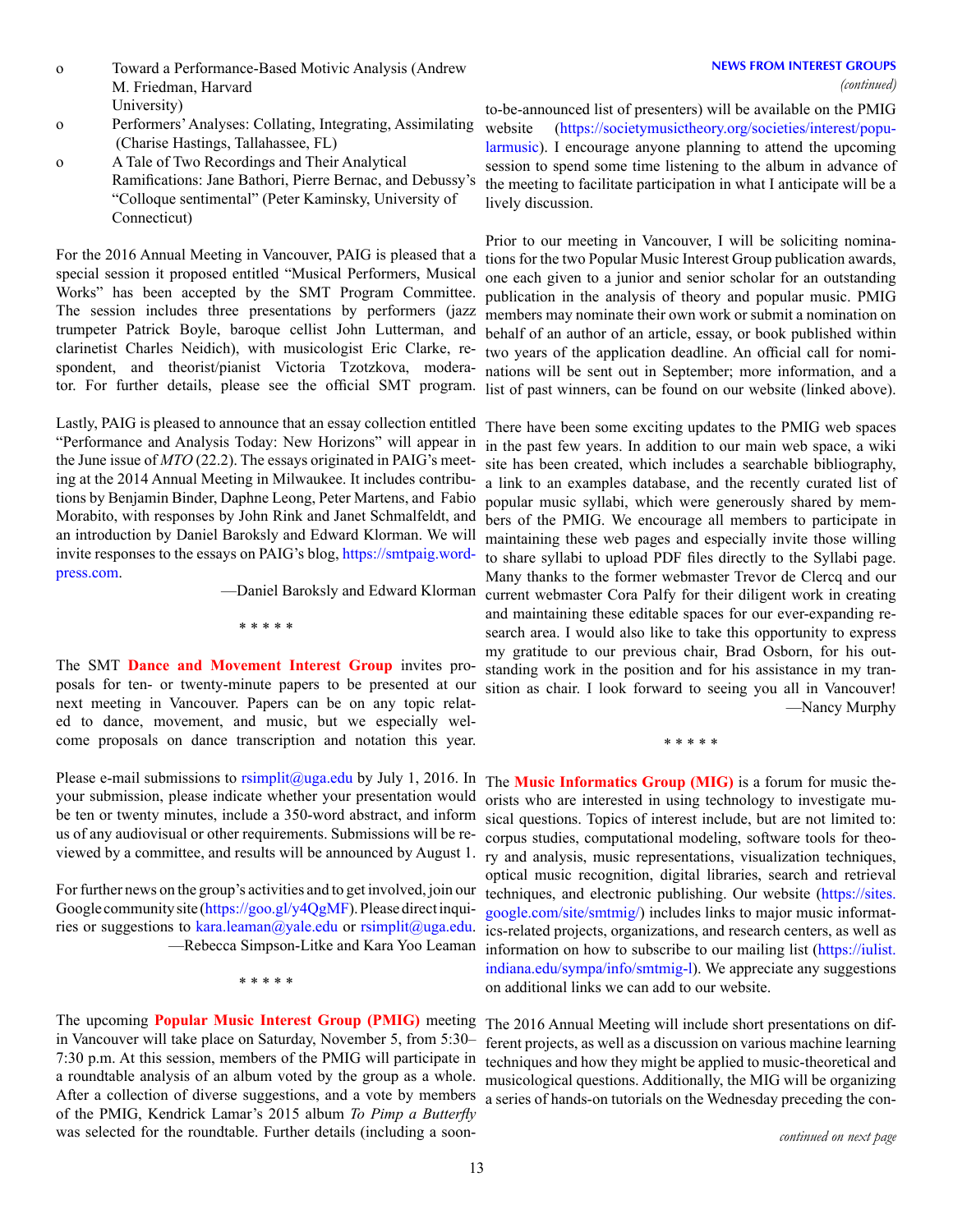*(continued)*

ference in Vancouver at the University of British Columbia. More details will be forthcoming, and all questions can be directed to Daniel Shanahan.

—Daniel Shanahan At the SMT/AMS Annual Meeting in Vancouver, the **Work and Family Interest Group (WorkFam)** will discuss the topic: Challenges of Taking Leave. "Leave" here is broadly defined to include, not only parental leave after the arrival of a new child, but also situations that take one away from home temporarily, such as short-term research grants, institutional positions (for example, visiting appointments) or fellowships. Some issues that we would like to explore are:

- Should we encourage fathers to take paternal leave? If so, are there changes that our field should make in terms of expectations regarding how men spend their time during paternal leave?
- Is maternal leave really time that is 'free' from work responsibilities? Are there hidden downsides to taking maternal leave?
- Do short-term research grants, institutional appointments and fellowships that require relocation unfairly exclude persons with family obligations (be it children or elderly relatives needing long-term care)?

If you have personal experience with leave-related challenges, and are willing to share your experience during this discussion, please write to Clare Eng ([clare.eng@belmont.edu\)](mailto:clare.eng%40belmont.edu?subject=). To prepare for this discussion, WorkFam is also conducting a survey to learn more about leave-taking practices and experiences among SMT and AMS members. If you have taken leave, ever considered taking leave, or if you have experience in selecting recipients of short-term grants, fellowships or appointments, please take this survey. Completing the survey requires only a few minutes; every question is multiple-choice, with textboxes appended for optional elaboration. The survey weblink will be periodically posted on SMT-Announce. You can also contact Clare Eng for the weblink.

As SMT members make travel plans to Vancouver, WorkFam reminds you that you can apply for a grant to offset childcare expenses incurred during the conference. Childcare grants do not require the presence of the child or caregiver at the conference, so they are open not only to SMT members who travel with children, but also to fathers and mothers whose partner at home would need childcare assistance while they are away. The application deadline is 5:00 p.m. EST on Thursday, September 8th. Visit the grant webpage ([https://societymusictheory.](https://societymusictheory.org/grants/childcare) [org/grants/childcare\)](https://societymusictheory.org/grants/childcare) to apply.

WorkFam is also compiling a list of outside funding resources for scholars who are unable to relocate for a sabbatical because of family obligations. Many sources of sabbatical funding either require temporary relocation in order to participate in a society of scholars, or else fund only research that cannot be conducted at the recipient's home institution (for example, using rare manuscripts). We hope to provide a list of funding sources that can be used for release from teaching without relocation. When complete, this list will be linked to WorkFam's webpage on the SMT site. If you know of any such funding sources, or if you have any suggestions of persons to consult about this, please e-mail John Paul Ito at [itojp@cmu.edu](mailto:itojp%40cmu.edu?subject=).

If you have a work-family issue that you wish to see discussed or addressed, you are always welcome to write to Clare Eng (clare.eng@belmont.edu). To join WorkFam, please go to our Google Groups page ([http://groups.google.com/group/smtworkfam?hl=en\)](http://groups.google.com/group/smtworkfam?hl=en). —Clare Eng

\* \* \* \* \*

In May 2016, the **Early Music Analysis Interest Group** hosted a conference at Indiana University, Bloomington under the leadership of local arrangements chair Kyle Adams and program committee chair Benjamin Dobbs. The conference attracted a diverse group of theorists, musicologists, and performers, and featured twelve papers and one special session on subjects

*continued on next page*



## **DONATE TO SMT-40!**

Donations to SMT-40 are being targeted toward increased accessibility, diversity, and outreach to students and scholars, especially in these areas:

•New granting programs supporting research in music theory

•Expansion of travel grants to the Annual Meeting

•Child care grants for the Annual Meeting

•Expanded workshop programs

•Assisting with costs associated with live streaming of SMT sessions

The Development Committee would like to encourage every member of SMT to make a gift, and we are encouraging four-year pledges that will take us up to our anniversary year. The Society for Music Theory is a 501(c)3 nonprofit organization. Contributions are tax-deductible to the fullest extent of the law. For more information or to make a donation, visit [http://](http://societymusictheory.org/smtdonations) [societymusictheory.org/smtdonations](http://societymusictheory.org/smtdonations).

Thanks for your donation!

*The Society for Music Theory is grateful to the University of Chicago Department of Music for providing office space and services.*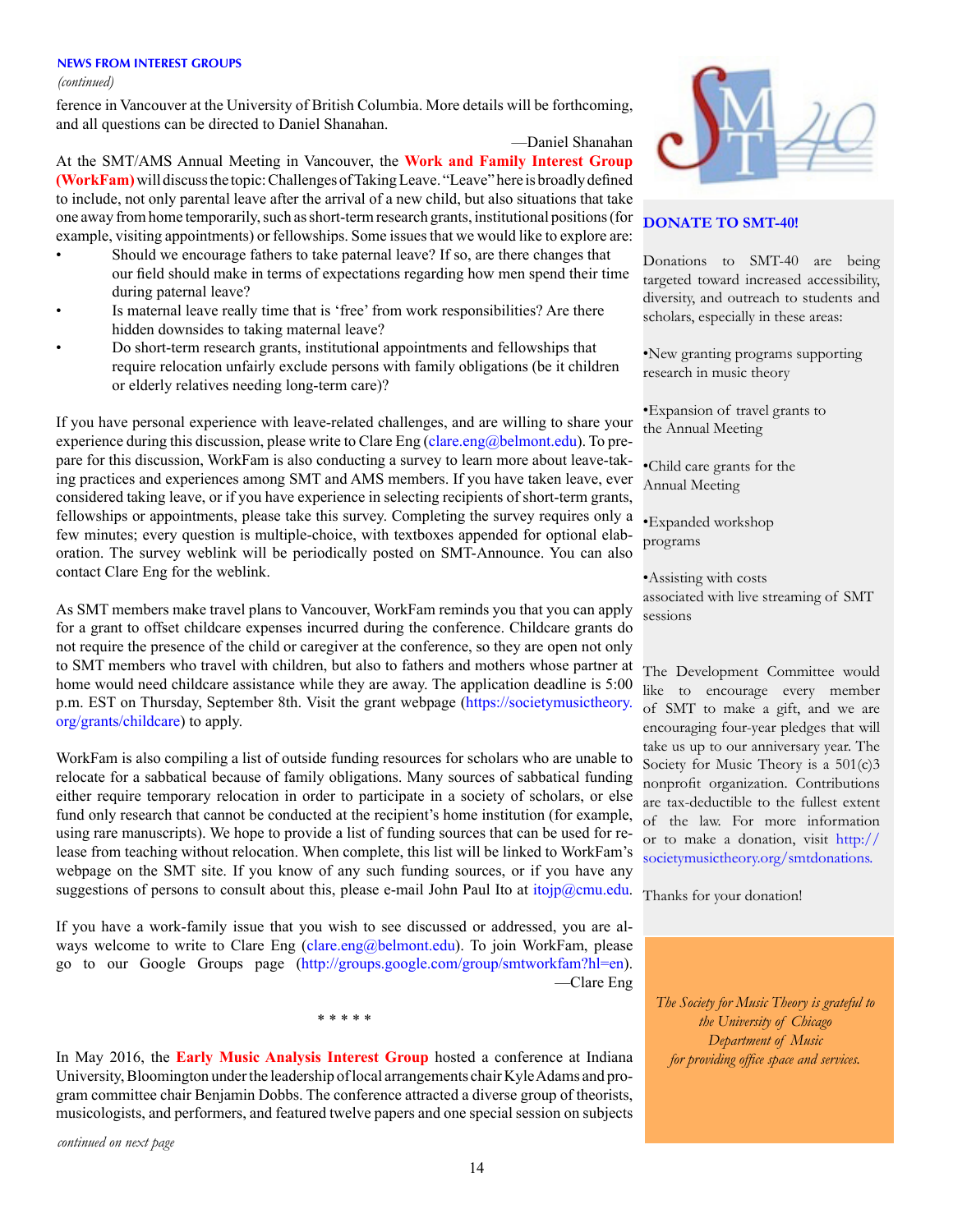#### *(continued)*

were fortunate to collaborate with performers from IU's Historical Performance Institute, which was running a parallel conference live performers enabled us to hear unedited and rarely-performed music, to experiment with questions of performance practice, and to hear multiple interpretations of our musical examples. If you are interested in more information about the event, visit [http://music.indi](http://music.indiana.edu/departments/academic/music-theory/SMT%20Early%20Music%20Analysis%20Interest)[ana.edu/departments/academic/music-theory/SMT%20Early%20](http://music.indiana.edu/departments/academic/music-theory/SMT%20Early%20Music%20Analysis%20Interest) [Music%20Analysis%20Interest%20Group%20Conference.](http://music.indiana.edu/departments/academic/music-theory/SMT%20Early%20Music%20Analysis%20Interest) [shtml](http://music.indiana.edu/departments/academic/music-theory/SMT%20Early%20Music%20Analysis%20Interest) to view the program, or search #earlysmt on Twitter.

At the SMT/AMS Joint Meeting in Vancouver, we are sponsoring a special session on the madrigals of Cipriano De Rore. The threehour session will consist of six lightning talks, a sing-through of several madrigals, and an interactive discussion. At our business meeting (tentatively scheduled for Saturday at lunchtime), we will provide an informal forum for interested scholars to discuss their work and we will plan future events, including the possibility of sponsoring a special session for the 2017 SMT Annual Meeting and hosting a second conference. All are welcome at both the special session and the business meeting. If you are interested, please subscribe to our mailing list by visiting [https://lists.usu.edu/wws/](https://lists.usu.edu/wws/info/earlymusicsmt) [info/earlymusicsmt](https://lists.usu.edu/wws/info/earlymusicsmt) or contact the interest group chair, Megan Kaes Long ([megan.long@oberlin.edu](mailto:megan.long%40oberlin.edu?subject=)), for more information.

\* \* \* \* \*

- Do you wonder how your professional life might interact with your personal beliefs?
- Do you find yourself asking if being a music theorist is really letting you make a difference?
- Do you read about current events in your home town, home country, or around the world, and wonder what, as a scholar of music, you can do to help?

At the SMT Annual Meeting in St. Louis, there was a meeting to discuss reviving the dormant **Scholars for Social Responsibility Interest Group**. Those in attendance decided to re-form the group, and confirmed Robin Attas (Elon University) as chair. In Vancouver, we will use our business meeting time to hear and ty" broadly to mean diversity of race, ethnicity, religion, gender, gender, socio-economic status, nationality, sexuality, political affiliation, and more; and hope to discuss both what we Formore information about the interest group visit our website [http://](http://societymusictheory.org/societies/interest/russian) teach, and how we teach it. We have also been working with [societymusictheory.org/societies/interest/russian](http://societymusictheory.org/societies/interest/russian). If you would like the local arrangements coordinators to grow the number of rec- *continued on next page*

ommendations for ethical food, local travel, and entertainment.

including contrapuntal technique, harmonic progression, mode and If you are interested in organizing workshops exploring intersectonality, rhythm and meter, instrument design, and corpus analysis. tions between social justice and music theory research and ped-Presenters included Gregory Barnett, Sam Howes, Brenna Langille, agogy; discussing issues of importance to local, regional, and Megan Kaes Long, Nathan Martin, Timothy McKinney, Sarah national communities both inside and outside academia; shar-Mead, Jonathan Oddie, Matthew Royal, Ryan Taycher, Jennifer ing ideas and inspirations with your fellow music theorists; or Thomas, Daniel Tompkins, and Daniel Zuluaga. Ruth DeFord de-simply stepping outside the conference hotel to engage with livered a keynote address, "Analysis under Uncertainty," that apt-the wider world, please consider joining us. Search for us on ly characterized many of the challenges and rewards of studying Google+ ("SMT Scholars for Social Responsibility"), or conmusic of the middle ages, Renaissance, and early Baroque. We tact Robin Attas (rattas@elon.edu) to be added to the group. —Robin Attas

\* \* \* \* \*

The **Jazz Theory and Analysis Interest Group** will host its twenty-second annual meeting at the 2016 Joint Meeting of the SMT-AMS in Vancouver. This year's meeting will feature five ten-minute "lightning talks" on the topic of improvisation and interaction, with a mix of theoretical and analytical approaches and plenty of time for discussion. We invite all interested SMT/AMS members to attend.

The SMT-Jz award committee has solicited nominations for the 2016 Steve Larson Award for Jazz Scholarship. The winner will be announced at the 2016 Jazz Interest Group Meeting.

—Megan Kaes Long no.edu. Anyone with questions about this year's meeting or about The Jazz Theory and Analysis Interest Group's online bibliography needs continual updating. Readers can access the bibliography from the SMT-Jz interest group website, or by following this link: [http://](http://mtd.uncg.edu/jazztheory/) [mtd.uncg.edu/jazztheory/.](http://mtd.uncg.edu/jazztheory/) Send any new citations to Kent Williams (University of North Carolina, Greensboro)  $ikwillia@u nca.edu$  or Henry Martin (Rutgers University) martinh@andromeda.rutgers. edu. Readers interested in joining the SMT-Jz listserv can contact Janna Saslaw (Loyola University, New Orleans) at jksaslaw@loythe Jazz Theory and Analysis Interest Group in general may contact the Interest Group chair, Stefan Caris Love, at sclove@outlook.com. —Stefan Caris Love

\* \* \* \* \*

This is a special year for **Russian Music Theory Interest Group (SMT-Rus)**. In Vancouver, we will celebrate Prokofiev's 125th birthday, featuring invited presentations by Simon Morrison (Princeton University) and Rebecca Perry (Yale University). The meeting will also feature analytical papers on other composers and theoretical topics. Call for two fifteen-minute papers was announced in May 2016.

discuss a number of five-minute presentations on the theme of many fascinating scholars working on Russian music and theenhancing diversity in the music classroom. We take "diversi-ory. My wonderful colleague Christopher Segall (University On an administrative note, this is my last year as a founding chair of the Russian Music Theory Interest Group. It's been an absolute honor to begin this important interest group and to meet so of Cincinnati) will serve as the interest group's new chair.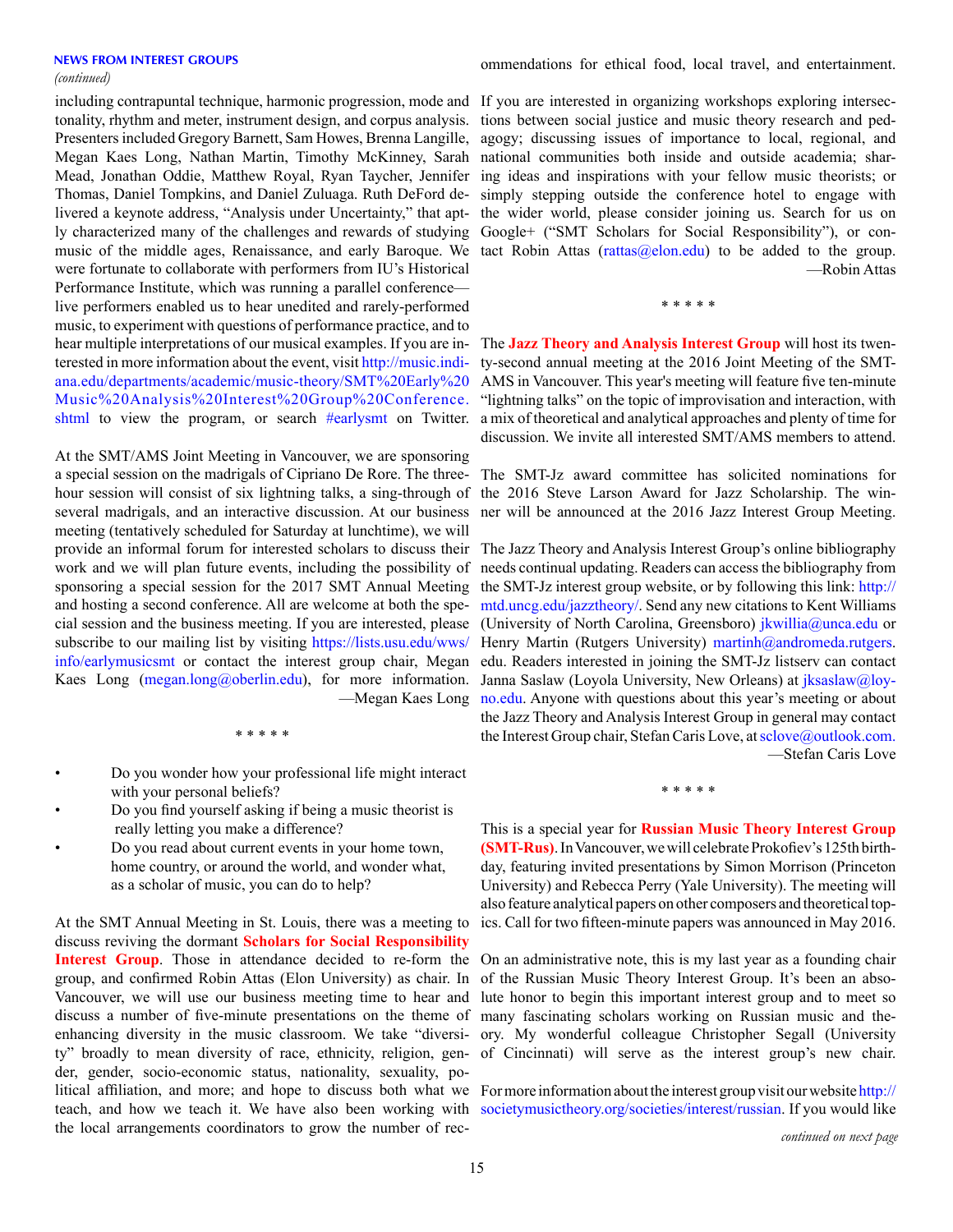*(continued)*

to learn more about the group, e-mail Inessa Bazayev ibazayev $\omega$ lsu.edu, the chair of the Russian Music Theory Interest Group. —Inessa Bazayev

#### \* \* \* \* \*

Together with the AMS LGBTQ Study Group, SEM Gender and Sexualities Task Force, UBC (School of Music, and Institute for Gender, Race, Sexuality, and Social Justice), and Women & Music journal, the **SMT Queer Resource Group** is sponsoring "Race-ing Queer Music Scholarship," a symposium held in conjunction with the AMS/SMT Nov 2016 Meeting in Vancouver. The symposium will tackle the intersectionality of critical race and queer music scholarship, particularly the marginalization of race in queer music discourse. Our business meeting will feature one of the panels. —Gavin S. K. Lee

\* \* \* \* \*

The **History of Theory Interest Group** will host a conversation with Thomas Christensen concerning the genesis, production, and future of the Cambridge History of Western Music Theory at AMS/SMT Vancouver 2016 under the title "CHoWMuT Then and Now." We are also pleased to announce that, thanks to the efforts of our new webmaster Carmel Raz, our facebook and wordpress sites are now published. Work on our collective bibliography of materials for the history of music theory continues. —Nathan Martin

\* \* \* \* \*

Several members of the **Film and Multimedia Interest Group (FMIG)** presented papers at the annual Music and the Moving Image (MaMI) conference, held in New York from May 27–29. This is the world's largest conference devoted to film and multimedia and it attracts scholars from across the globe. This year, there was a healthy sign of growth in our subfield as we had what is probably the largest presence of music theorists ever at MaMI. These presenters included Janet Bourne, James Buhler, Rebecca Eaton, Robert Gauldin, Stefan GreenfieldCasas, Enoch Jacobus, Brian Jarvis, Tatiana Koike, Frank Lehman, Matthew McDonald, Tahirih Motazedian, Steven Rahn, Mark Richards, Ronald Rodman, Catrin Watts, and Danielle Wulf.

This year, the annual meet of the interest group at the AMS/SMT Annual Meeting in Vancouver will include our fledgling AMS counterpart, the Music and Media Study Group. Due to the enthusiasm for the round of lightning talks at last year's meet, we will revisit that format again this year with talks from both the SMT and AMS multimedia interest groups. A call for proposals will be distributed to the FMIG listserv during the summer months. We look forward to seeing you at SMT 2016! —Mark Richards

The **Music and Philosophy Interest Group (MPIG)** is looking forward to the upcoming Joint Meeting with the AMS in Vancouver, where there will be a number of music and philosophy related events. The MPIG submitted a panel on Music and Historical Materialism, which was accepted. The date and time of the panel

are still being determined. Our sister group in the AMS will be holding an evening session that reconsiders the work of Suzanne Langer. Both groups will hold a joint business meeting. The topic of that meeting has yet to be determined. All members of the SMT with an interest in philosophy and music are encouraged to join the MPIG. We are a dynamic group with a rapidly growing membership and an interest in all forms of musical-philosophical inquiry. At our business meetings, members often present position papers on a selected topic and set of readings, which leads to an informal discussion. We welcome all strands of philosophical thought (analytic, continental, historical, etc.) and seek to create a generous and supportive intellectual community for those interested in music and philosophy. We welcome our new members and look forward to hearing their ideas and contributions. If you have ideas for future topics, special sessions or panels, or would simply like more information about the Music and Philosophy Interest Group, please contact the co-chairs: Brian Kane (brian.kane  $\omega$ yale.edu), Bryan Parkhurst

(bryanparkhurst@gmail.com), or Naomi Waltham-Smith

 $(naomiwal@sas.upenn.edu)$ . To keep up with events, readings, and all things musico-philosophical, please visit our Facebook page: https://www.facebook.com/musicandphilosophy.

—Brian Kane

\* \* \* \* \*

The **Post-1945 Music Analysis Interest Group** held a meeting at the 2015 SMT conference (St. Louis) in which short papers by Zachary Bernstein, Chris Gainey, and Bruce Quaglia relating to the proposed topic: "Experimentation, Intention, and Influence in Analysis and Composition: What Post-1945 Music Teaches Us About These Issues." A lively discussion among attendees followed. Then a business meeting was also held in which the outreach of the group was discussed. Earlier this year the group's co-founder Matthew Schullman stepped down after three years as co-chair. Continuing co-chair Joshua Mailman and newly elected co-chair Amy Bauer are, as of this writing, hatching plans for the 2016 meeting of the group in Vancouver. For further info contact either of them  $(ib_{\text{mailman}}@)$ ua.edu or abauer@uci.edu) or sign up at [https://groups.google.](https://groups.google.com/forum/#!forum/post-1945-interest-group) [com/forum/#!forum/post-1945-interest-group](https://groups.google.com/forum/#!forum/post-1945-interest-group) or on Facebook. —Joshua Mailman and Amy Bauer

\* \* \* \* \*

The SMT **Music Cognition Interest Group** promotes the study and scholarship of music cognition and its implications for music theory and analysis. Since 1986, the group has planned and presented several special sessions and poster sessions at Annual Meetings of the SMT. We also maintain an e-list to discuss topics of interest, and coordinate presentations and research activities.

*continued on next page* For our Annual Meeting in Vancouver, we will be having a workshop and structured discussion (with moderator) on the theme of "Music and the Cognitive Sciences: Prospects and Problems." The workshop and discussion will be led by several scholars from both SMT and AMS, including (but not limited to) David Huron,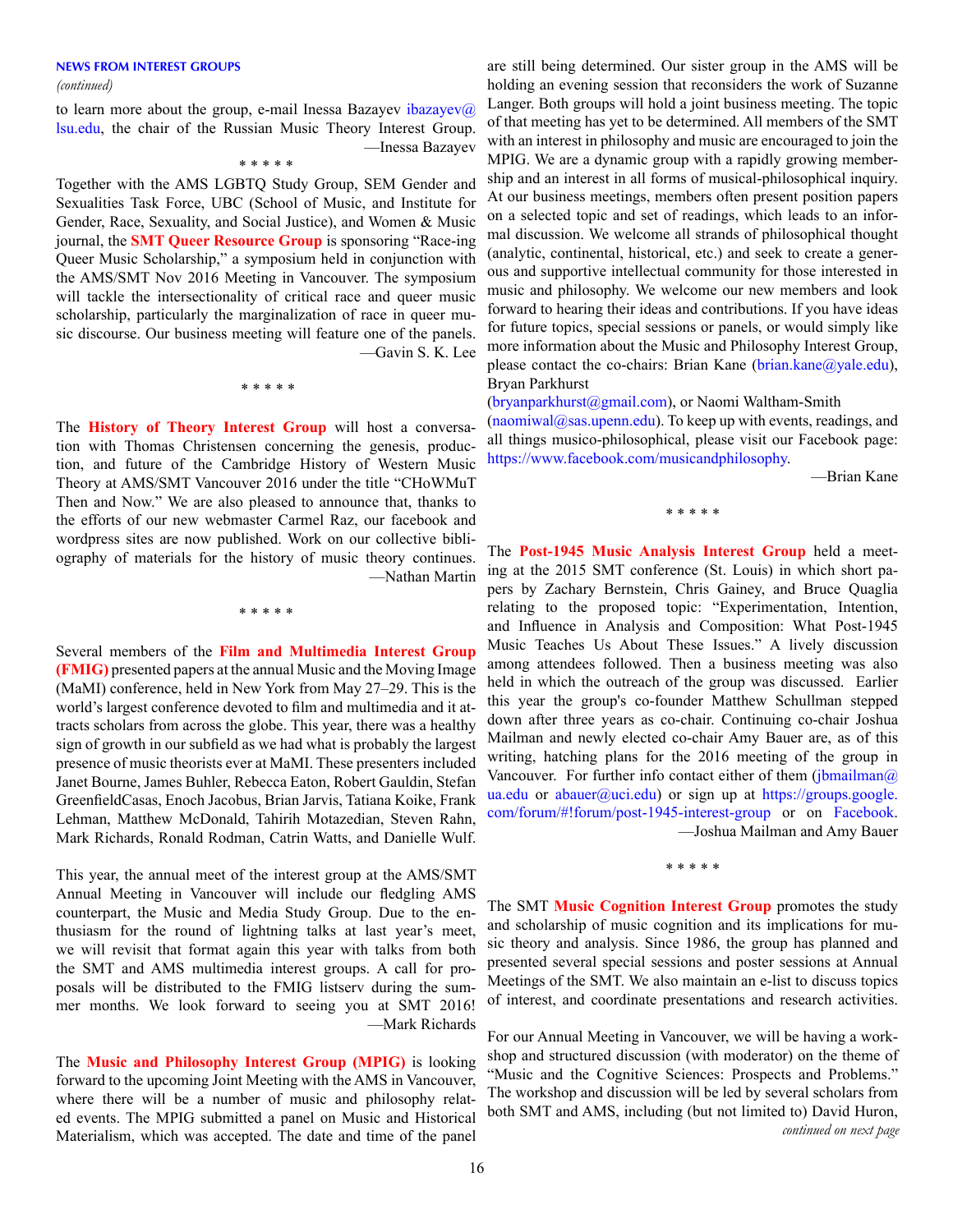*(continued)*

Elizabeth Hellmuth Margulis, Lawrence Zbikowski, and Elizabeth West Marvin.

The Music Cognition Interest group will also be teaming up "A Musical Atlas of Hyrule: Video Games and with the Music Informatics Group to coordinate an event in Spatial Listening," won the Inaugural Prize for the day or so before the SMT/AMS conference. More de-Excellence in Game Audio Research offered tails will be provided over our mailing list closer to the date. by the UK Ludomusicology Research Group,

For more information on either the annual meeting at the confer-the official announcement, "Steven's paper ence or the event before, please e-mail me at [jbourne@bates.edu](mailto:jbourne%40bates.edu?subject=). was judged by the panel to be outstanding

\* \* \* \* \*

with the AMS Disability and Music Study Group to hold a lunch North American Conference on Video Game Music, held on the meeting on Saturday at the Vancouver joint AMS/SMT 2016 campus of Youngstown State University in January 2014, and has Meeting. We will begin with a short business meeting to plan up-continued to serve on the organizational committees for the subcoming projects, to be followed by three in-progress research pre-sequent events, held at TCU in 2015 and at Davidson College in sentations from some of our members. The two DISMUS groups 2016. The prize announcement and full video of the presentation will also jointly sponsor a special evening session (check the may be found at http://www.ludomusicology.org/2016/04/09/steprogram for date, time and location) titled "Cripping the Music ven-reale-wins-inaugural-prize-excellence-game-audio-research/. Theory/Music History Curriculum." The session will include brief presentations on topics related to mainstreaming disability perspectives into the standard music theory/ music history core curriculum; these presentations will be followed by a roundtable of respondents:

- Michael Bakan, Florida State University
- Andrew Dell'Antonio, The University of Texas at Austin
- Blake Howe, Louisiana State University
- Jennifer Iverson, University of Chicago
- Laurie Stras, University of Southampton
- Joseph Straus, The Graduate Center, City University of New York

Attendees of the session will also have the opportunity to workshop syllabi and proposed syllabi that incorporate disability studies perspectives in standard core courses.

On our website, one finds guest blog posts, instructions to join the DISMUS-L e-mail listserv, and a link to our Facebook group: [http://musicdisabilitystudies.wordpress.com.](http://musicdisabilitystudies.wordpress.com) Important and ongoing projects include a "support network" to help SMT/AMS members encountering disability: [http://musicdisabilitystudies.](http://musicdisabilitystudies.wordpress.com/support-networks/ ) [wordpress.com/support-networks/ a](http://musicdisabilitystudies.wordpress.com/support-networks/ )nd a database, "Musical Representations of Disability," which chronicles musical works that thematize disability: [http://musicdisabilitystudies.wordpress.](http://musicdisabilitystudies.wordpress.com/musical-representations- of-disability/) [com/musical-representations- of-disability/.](http://musicdisabilitystudies.wordpress.com/musical-representations- of-disability/) The DISMUS interest group continues to be proud and excited about the work of the now-standing Accessibility Committee. We are enthusiastic about session streaming and other important accessibility initiatives and congratulate the SMT administration on their work for inclusion. DISMUS members who want to work more closely on accessibility issues may always contact Accessibility Committee chair Jonathan Kochavi, or DISMUS chair, Bruce Quaglia ([bruce.quaglia@gmail.](http://bruce.quaglia@gmail.com) [com\)](http://bruce.quaglia@gmail.com).

—Bruce Quaglia

## **OTHER SMT NEWS**

#### **Steven Beverburg Reale**'s presentation at the

—Janet Bourne in three areas—the significance and future 2015 meeting of the Society for Music Theory, awarded in April of this year. According to implications of the findings, the quality of communication, and the quality of method-



The **Disability and Music Interest Group (DISMUS)** will meet ological practice." Dr. Reale was the lead organizer for the first

\* \* \* \* \*



#### **Megan Kaes Long** has received an NEH Summer Stipend to support archival research for her book, *Hearing Homophony: Characteristic Tonalities at the Turn of the Seventeenth Century*. The book explores the mechanisms by which tonal expectation accrues in homophonic vernacular partsong in Italy, Germany, England, and France ca. 1585- 1625.



*Music is the social act of communication among people, a gesture of friendship, the strongest there is. —Malcolm Arnold*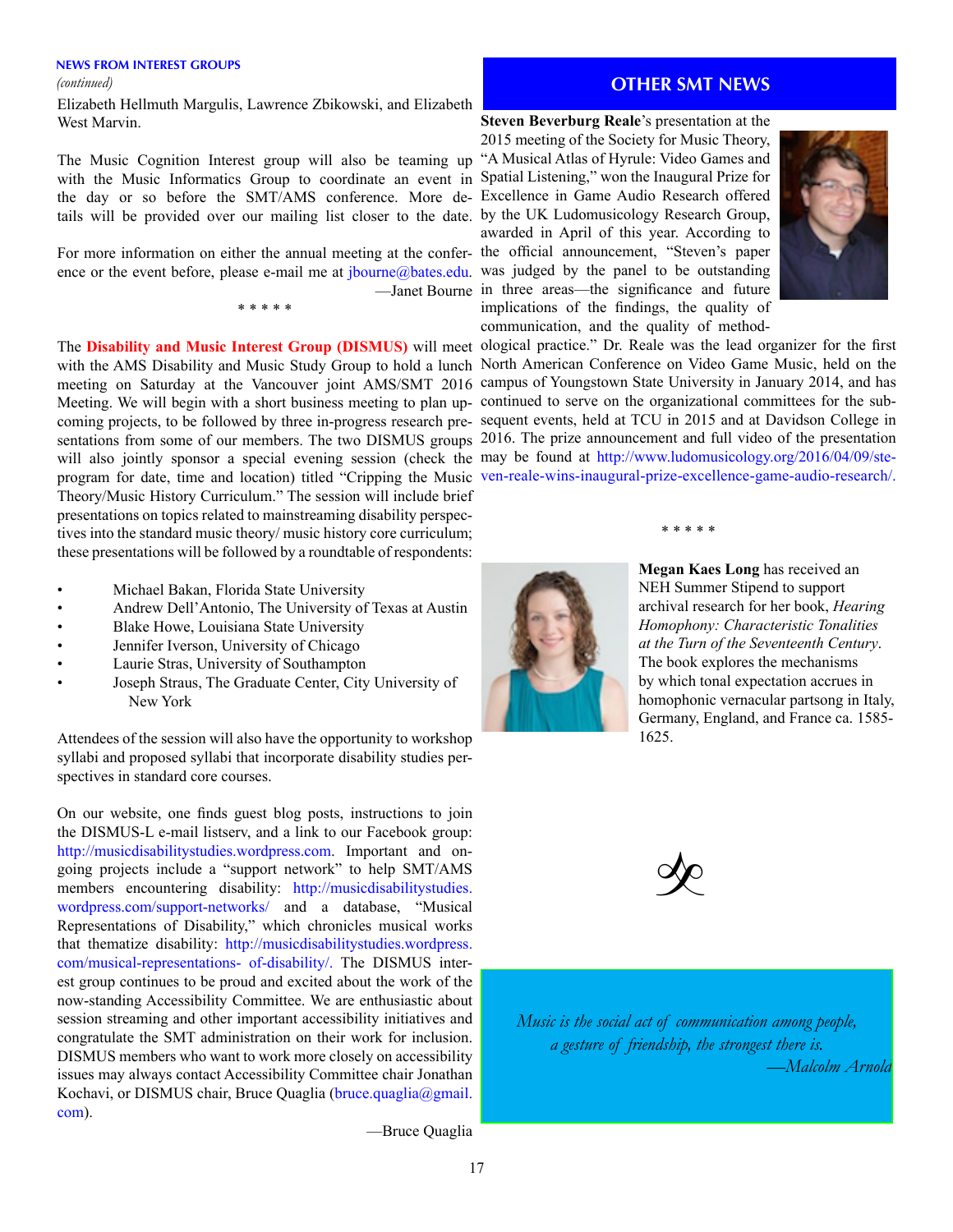## **2017 CALL FOR PROPOSALS**

#### SMT 2017 CALL FOR PROPOSALS

The fortieth Annual Meeting of the Society for Music Theory will SPECIAL SESSIONS be held in Arlington, Virginia, from November 2–5, 2017.

The SMT invites proposals for this fortieth anniversary meeting on any topic related to music theory that does not represent work already published in peer-reviewed publications (print or electronic) and has not been presented at the annual conference of AMS, CMS, SEM, or SAM. Proposals for posters and for presentations in innovative formats are encouraged.

All proposals will be evaluated anonymously and should exclude the author's name and any other direct or indirect signal of authorship. References to the author's own work must occur in the third person. "Author" tags must be removed from electronic files. (In Adobe Acrobat, go to the "File" menu, select "Properties" and delete the name from the Author box.)

Proposals will not be considered if they exceed word limits or if  $\bullet$ an individual violates the rules on multiple submissions described • below.

#### SINGLE-AUTHOR AND JOINT-AUTHOR PAPERS

A submission for a single-author or joint-author paper must include. the title and description for a presentation of thirty minutes' duration. The description (including notes) should be no more than 500 words. Each mathematical equation may be counted as one word. The Program Committee strongly encourages members to append supplementary materials (such as musical examples, diagrams, and selected bibliography) as necessary to substantiate an argument or demonstrate results. The supplementary materials will not be counted within the 500-word limit, but should not exceed four pages. Any supplementary text (e.g., example captions) should not appreciably add to the content of the proposal.

The proposal and supplementary materials should preserve the anonymity of the author(s) as described above.

For tips on drafting a proposal, visit the website of the SMT's. Professional Development Committee: [https://societymusictheory.](https://societymusictheory.org/administration/committees/pdc/proposals) • [org/administration/committees/pdc/proposals.](https://societymusictheory.org/administration/committees/pdc/proposals)

When submitting the proposal on the web, authors will be prompted for identification and contact information, as well as a list of all required equipment (such as piano) other than the sound system and LCD projector that will be available for all presenters. Please note In cases of multiple submissions that do not follow these rules, none that the Society cannot provide Internet access for presentations.

Accepted papers will generally be allocated forty-five minutes each: thirty for the paper and fifteen for discussion. The Committee may accept a proposed paper under the condition that it be transformed into a poster.

#### INTERACTIVE (POSTER) SESSION

Proposals for posters should follow the guidelines for submission of papers.

An SMT special session is proposed as a whole, rather than as a set of individual submissions. The format of the special session should differ from the usual succession of thirty-minute talks in some way, either as a "session of alternative format" (e.g., a panel discussion, workshop, "flipped" session, "lightning talk" session), or as a set of papers that are closely related in content and thoughtfully integrated and framed by a session rationale. The Committee reserves the right to consider each paper in an SMT special session proposal separately and to program a paper with or without the others from that proposed session.

A proposal for an SMT special session must include:

- A session proposal of no more than 500 words.
- Individual proposals for all segments of the special session.
	- These should follow, where possible, the guidelines for pa
- per proposals, including the preservation of authors' anonymity.
- Exceptions to the rule of anonymity for session segments must be approved by the Program Chair.
- A list of invited speakers, if any, support for which will depend on funds available.

Proposals may be for special sessions of ninety minutes or three hours. Proposals for special sessions may be exempted from certain of the guidelines listed above. To discuss the possibility of exemptions, those wishing to propose such special sessions must contact the Program Committee chair  $(a_{\text{gosman}}(\partial_{\text{uark}})$  no later than January 1, 2017.

#### MULTIPLE SUBMISSIONS

Please note this year's revised guidelines.

Typically, an individual submits one proposal. An individual may submit two proposals only in the following cases:

- One single-author proposal and one joint-author proposal.
- One proposal (not part of a special session) and one propos al that is part of an alternative-format special session (see section above for examples of alternative format).
- One proposal (not part of a special session) and one special session (as organizer).

of the submissions will be considered. No one may appear on the program more than twice.

#### SUBMISSION PROCEDURE AND DEADLINE

Links to the submission page for proposals will be provided on the SMT website by mid-December 2016. Detailed information on the submission procedure will appear there. All proposal materials must be formatted together as one PDF document under 10 MB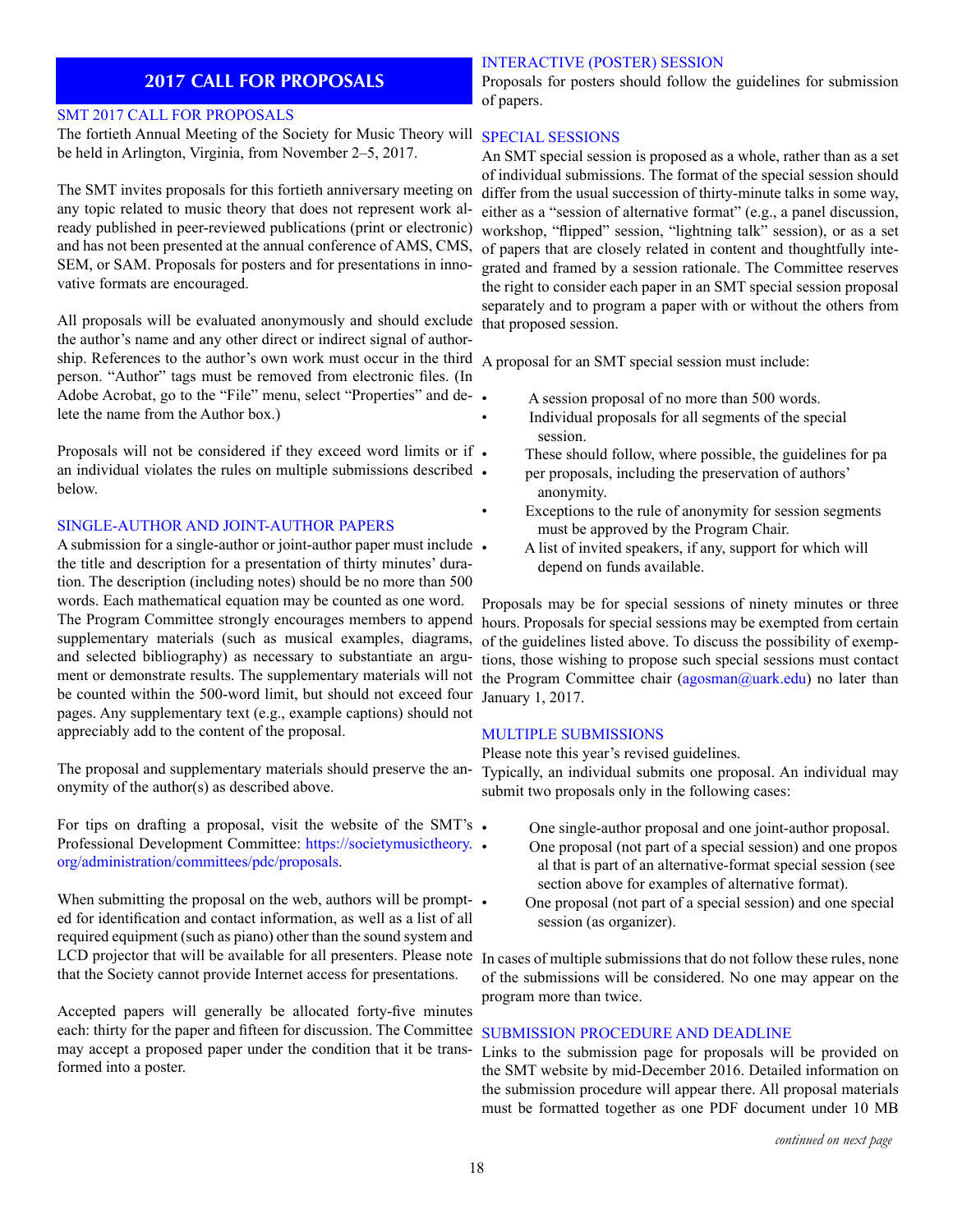#### **2017 SMT CALL FOR PROPOSALS**

*(continued)*

in size. Those who have difficulties with online submission should contact the Executive Director at [SMT@societymusictheory.org](http://SMT@societymusictheory.org). Please make sure that you have followed all guidelines in this call. The Program Committee will not consider submissions that do not meet the guidelines.

Proposals must be received by 5:00 p.m. EST, Tuesday, January 17, 2017. Please take time zone differences into account. No proposals will be accepted after the deadline. In order to avoid last-minute technical problems, the Program Committee recommends that proposals be submitted at least twenty-four hours before the deadline.

Note that rejected proposals will remain anonymous; only the SMT Executive Director, in mailing out acceptance and rejection letters, will know the identities of the authors of these proposals.

#### SMT 2017 PROGRAM COMMITTEE

Alan Gosman, University of Arkansas (Chair) Clifton Callender, Florida State University Maureen Carr, Penn State University Roman Ivanovitch, Indiana University Panayotis Mavromatis, New York University René Rusch, University of Michigan Benjamin Steege, Columbia University Dora Hanninen, University of Maryland (ex officio)

For clarification or further information, please contact the SMT Executive Director at [SMT@societymusictheory.org](http://SMT@societymusictheory.org).

## **IN MEMORIAM**

**Rob Schultz (1977–2016)**, a vibrant young scholar and beloved friend and colleague to many in the SMT and AAWM communities, passed away on May 22, 2016 after a brief illness, just a day prior to his thirty-ninth birthday; surrounded by family, and his new fiancé Maria Guliana Rizzuto.



An assistant professor in music theory at the University of Kentucky, Rob's scholarly activities centered on theories of musical con-

tour in addition to research interests in the analysis of popular music, and most recently, traditional Sicilian music.

Rob received his Ph.D. in Music Theory from the University of Washington in 2009. He has previously taught at the University of Washington, the University of Massachusetts–Lowell, and the University of Massachusetts–Amherst. His undergraduate training at The College of the Holy Cross, as well as his master's studies at The Cleveland Institute of Music, focused on piano performance.

His articles on musical contour appear in Music Theory Spectrum, the Journal of Music Theory, and in volume four of the "Musik Theorien der Gegenwart" series, published by Pfau-Verlag. He has presented his research at regional, national, and international conferences, including meetings of the Society for Music Theory, Society for Ethnomusicology, The Third International Conference on Analytical Approaches to World Music, Gesellschaft fur Musiktheorie, Music Theory Southeast, the West Coast Conference of Music Theory and Analysis, the Music Theory Society of New York State, and the Symposium on Music and Nature.

In addition to his research activities, Rob was co-founder of the Analytical Approaches to World Music (AAWM) international conference series and journal, and had also previously served as secretary for the New England Conference of Music Theorists.

Recently, The Fourth International Conference On Analytical Approaches to World Music (AAWM 2018) was held in New York City and dedicated to Rob's memory. In addition, the AAWM journal together with Rob's family, have established the Rob Schultz Junior Scholar Award, while Rob's colleagues at the University of Kentucky have created an undergraduate student scholarship in his honor.

—Lawrence Schuster and Kalin Kirilov

## **NEWS FROM REGIONAL SOCIETIES**

The **New England Conference of Music Theorists** held its thirty-first annual meeting on Friday and Saturday, April 8–9, 2016 at the Massachusetts Institute of Technology in Cambridge. On Saturday, it met jointly with the American Musicological Society– New England Chapter. The program sessions ranged from "Ways of Hearing" and "Songs" on the first day to "Transculturalism and Temporality" and methods relating to "Sonata Theories" and "Motivic Approaches" on the second day. Additionally, there were joint sessions with AMS-NE on "Brazil: Historical, Theoretical, & Ethnographic Approaches" and "Fin-de-siècle France," as well as AMS-NE sponsored sessions on "16th and 17th-century Italy and Beyond" and "Vocal Music and Interpretation."

I am grateful to the Music Department at MIT for all of their efforts in hosting us, and to Michael Scott Cuthbert and Emily Richmond Pollock, who were the local chairs. Thanks also go to my colleagues on the Program Committee: Brent Auerbach (UMass at Amherst), chair, Joan C. Huguet (Williams College), and Michael Schiano (The Hartt School, University of Hartford).

Christopher White (UMass at Amherst) was elected to the position of secretary. Sincere thanks go to the Nominating Committee— David Kopp, (Boston University), chair, David Kaminsky (University of Connecticut), and Andrew Chung (graduate student, Yale)—for their guidance with the election process. The other current officers are Suzannah Clark (Harvard University), president, Justin Lundberg (New England Conservatory), treasurer, and William O'Hara (Harvard University), webmaster.

Planning is underway for our thirty-second meeting, which will be held at the University of Massachusetts at Amherst on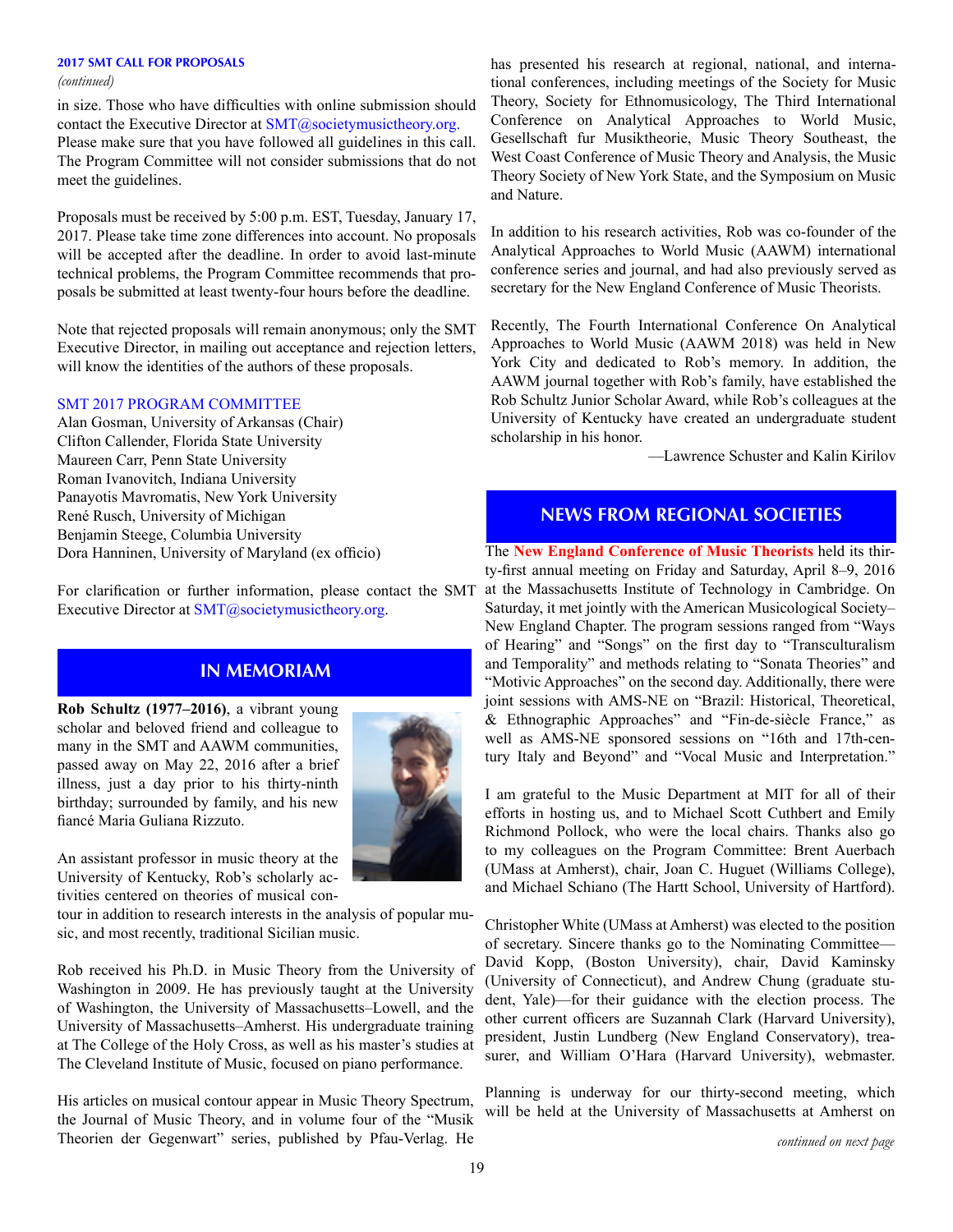# **NEWS FROM REGIONAL SOCIETIES**

**AFFILIATE REGIONAL** *(continued)* **AND GRADUATE THEORY SOCIETY CONTACTS**

*For links to all Regional and Affiliate Societies, please visit [http://societymusictheory.org/societies/regional]( http://societymusictheory.org/societies/regional )* 

**Canadian University Music Society** Joelle Welling [scpa@ucalgary.ca](mailto:scpa%40ucalgary.ca?subject=)

**Columbia Music Scholarship Conference** Michael Weinstein-Reiman [mdw2115@columbia.edu](mailto:mdw2115%40columbia.edu?subject=)

**Music Theory and Musicology at CCM** Molly Reid [mollyreid616@gmail.com](mailto:mollyreid616%40gmail.com?subject=)

**Music Theory Society at Florida State University** Jeremy Robins [fsumts.forum@gmail.com](mailto:fsumts.forum%40gmail.com?subject=)

**GAMMA–UT** <http://music.unt.edu/mhte/gamut>

**Graduate Students in Music at CUNY** Megan Lavengood [CUNY.GSIM@gmail.com](mailto:CUNY.GSIM%40gmail.com?subject=)

**Harvard Graduate Music Forum** Paul Koenig [pkoenig@g.harvard.edu](mailto:pkoenig%40g.harvard.edu?subject=)

**Indiana University Graduate Theory Association** Gabrielle Gaudreault [gta@indiana.edu](mailto:gta%40indiana.edu?subject=)

**McGill Music Graduate Students' Society** [mgss.pgss@music.mcgill.ca](mailto:mgss.pgss%40music.mcgill.ca%20?subject=)

**Midwest Graduate Music Consortium** Duncan Schultz [dcschultz@gmail.com](mailto:dcschultz%40gmail.com?subject=)

Friday and Saturday, April 7–8, 2017. Brent Auerbach is in charge of local arrangements. More information about the society and our upcoming meeting may be found on our website, [www.necmt.org,](http://www.necmt.org) which also includes the full program and abstracts for the 2016 meeting, along with an archive of past meeting programs and other interesting documents relating to NECMT's history. Memberships may be processed through the website, as well. NECMT welcomes new and continuing members, and we draw our membership from all of New England and beyond. Annual dues are \$20 (professional) or \$10 (student or emeritus). —Suzannah Clark

\* \* \* \* \*

The **Music Theory Society of the Mid-Atlantic** held our fourteenth annual meeting on April 8–9, at the University of Pennsylvania in lovely Philadelphia. Steven Rings (University of Chicago) gave a rousing keynote address entitled "No Success Like Failure: Vocal Schemata in Bob Dylan." He also led the group in a workshop on "Transformational Analysis and 'Hearing As.'" Paper topics ranged from Wittgenstein to Schubert to Jack DeJohnette to Kanye West; a great discussion was had by all. The Dorothy Payne Award for best student paper went to two awardees this year: Joshua Mills (Florida State University) for "Timbre, Harmony, Orchestration, and Analysis, and Rautavaara's *Symphony no. 8 'The Journey,*'" and Nathaniel Mitchell (Princeton University) for "The Volta: A Galant Gesture of Culmination."

The program committee for the conference did an admirable job selecting twenty-one exciting papers on a plethora of topics. The committee was chaired by Christian Carey (Westminster Choir College), and included: Ted Latham (Temple University), Gabriel Miller (Liberty University), John Peterson (James Madison University), and Anna Stephan-Robinson (West Liberty University). We also had a wonderful local arrangements team including Jairo Moreno, Naomi Waltham-Smith, and Jamuna Samuel.

Congratulations go to newly elected officers: Philip Duker (University of Delaware), president; Jamuna Samuel (University of Pennsylvania), secretary; and Naomi Waltham-Smith (University of Pennsylvania), and Anton Vishio (William Patterson University), members-atlarge. These newly elected officers join the excellent group of continuing officers: Nancy Rao (Rutgers University), vice-president; Eugene Montague (George Washington University), treasurer; Cynthia Folio (Temple University), John Kochavi (Swarthmore College), and Daniel Stevens (University of Delaware), members-at-large; and Sean Davis (Temple University), student representative.

We are also excited to announce the publication of a new volume of GAMUT. Please see the gamut website (trace.tennessee.edu/gamut) to find freely available and fascinating articles on Tchaikovsky's Concise Manual of Harmony, sequences in the music of Gershwin and Kern, and two essays from the Fifth International Schenker Symposium. Huge thanks go to our out-going editor Edward D. Latham.

The 2017 meeting will take place at Catholic University in Washington D.C. on March 24–25. Robert Baker (Catholic University) will serve as the local arrangements chair and Daniel Stevens (University of Delaware) will chair the program committee. We invite any and all interested members of SMT to come join us in the nation's capital. If tradition persists, it will be a friendly conference overflowing with stimulating discussions, fascinating papers, and exquisite meals. MTSMA welcomes members from all geographic areas. For more information about the society, please see our website: [www.mtsma.org](http://www.mtsma.org) —Phil Duker

\* \* \* \* \*

*(continued on next page)*

*continued on next page*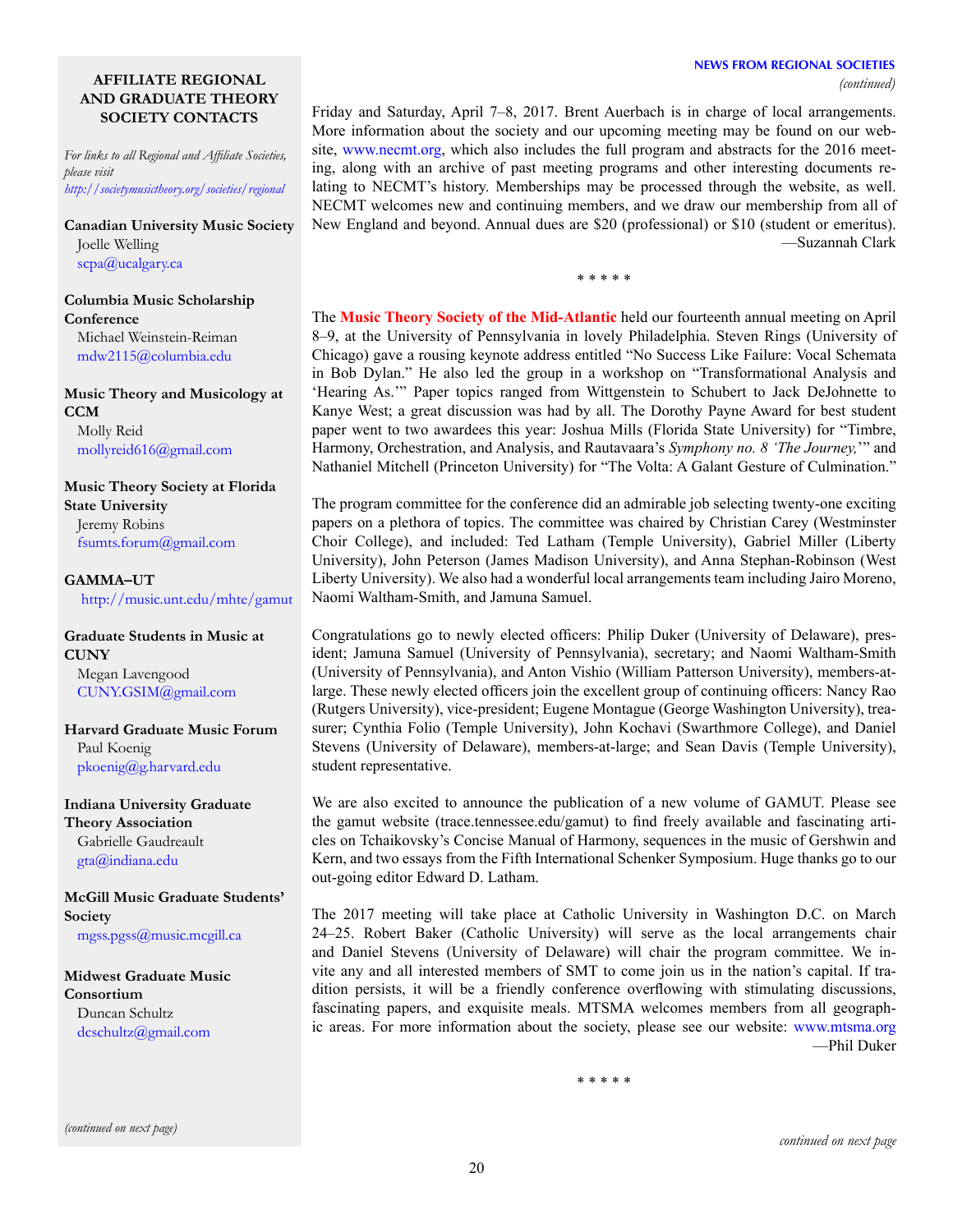# **NEWS FROM REGIONAL SOCIETIES**

*(continued)*

The **South-Central Society for Music Theory** held its 2016 annual meeting at Kennesaw State University from April 1–2 as a joint conference with Music Theory Southeast. This year's winner for best paper delivered by a graduate student at an annual meeting went to Daniel Thompson (Florida State University) for his paper "A Topical Exploration of the Jazz Messengers' 1963 Recording 'One by One.'" Evan Jones (Florida State University) chaired the program committee for this joint meeting, which included James MacKay (Loyola/New Orleans), Jane Clendinning (Florida State University), Brian Jarvis (University of Texas at El Paso) and Sean Clarke (Université de Montréal). The Society is grateful to Kennesaw State University and to our local arrangements chair, Jeff Yunek (Kennesaw State University), for hosting this memorable conference.

Ben Wadsworth (Kennesaw State University) was elected president of SCSMT for the next two-year term. The Society is grateful to Jeff Yunek (Kennesaw State University) for his sustained and professional leadership over two presidential terms, and to Jeffrey Perry (Louisiana State University) for his many years of valuable assistance with the society's website and e-mail discussion group.

Our next annual meeting will be held at the University of Memphis on March 17–18, 2017. —Douglas Rust

\* \* \* \* \*

The **Texas Society for Music Theory** held its thirty-seventh annual meeting on February 26– 27, 2016, at the University of Mary Hardin–Baylor in Belton, Texas, with Joshua Albrecht coordinating local arrangements. Our keynote address, "Kineshthetic Imagination in the Theory Class" was delivered by Roger Graybill of the New England Conservatory. This year's conference also included a special pedagogy session given by Sean Atkinson on "Flipped Classroom Strategies for Music Theory Instruction," and the Herbert Colvin Award for best student presentation was given to Jayson Smith (University of North Texas) for "The Metric Battle in Holst's Mars, the Bringer of War."

The 2017 meeting will be held at Dallas Baptist University with the tentative dates of February 24–25. Local arrangements will be coordinated by Barbara Wallace. The call for papers will be transmitted via the usual media in the fall.

Current TSMT officers are: Peter Martens (Texas Tech University), president; Graham Hunt (University of Texas at Arlington), past-president; Philip Baczewski (University of North Texas), secretary; and Andrew Davis (University of Houston), treasurer. These officers, along with Joshua Albrecht (University of Mary Hardin-Baylor), David Forrest (Texas Tech University), Charles Leinberger (University of Texas at El Paso), and Jennifer Weaver (Dallas Baptist University) comprise the executive board.

For additional information about TSMT, please contact Peter Martens, Texas Tech University School of Music, Box 42033, Lubbock, TX, 79409. Phone: 806-834-1870. E-mail: [peter.martens@ttu.edu.](http://peter.martens@ttu.edu) The TSMT website, maintained by Philip Baczewski, is located at [http://tsmt.unt.edu/.](mailto:/?subject=)

—Peter Martens

The **Music Theory Society of New York State (MTSNYS)** held its forty-fifth annual meeting at The Mannes School of Music, The New School, on April 2–3, 2016, with Christopher Park as local host. Papers on diverse theoretical and analytic topics, in thirty-minute and ten-minute formats, were presented by thirty scholars. Robert Wason (Eastman School of

\* \* \* \* \*

*continued on next page*

#### **AFFILIATE REGIONAL AND GRADUATE THEORY SOCIETY CONTACTS**

*(continued)*

**Music Theory Society of the Mid-Atlantic** Philip Duker University of Delaware pduker@udel.ed[u](mailto:rbergman%40gmu.edu%20?subject=)

#### **Music Theory Midwest**

Melissa Hoag Oakland University [hoag@oakland.edu](mailto:hoag%40oakland.edu%20?subject=)

#### **Music Theory Society of New York State**

William Marvin Eastman School of Music wmarvin[@esm.rochester.edu](mailto:jdunsby%40esm.rochester.edu%20?subject=)

#### **Music Theory Southeast**

John Z. McKay University of South Carolina [jmckay@mozart.sc.edu](mailto:jmckay%40mozart.sc.edu?subject=)

## **New England Conference of**

**Music Theorists** Suzannah Clark Harvard University [sclark@fas.harvard.edu](mailto:sclark%40fas.harvard.edu?subject=)

#### **Oklahoma Theory Round Table** Sarah Ellis

University of Oklahoma sjr[@ou.edu](mailto:kstephenson%40ou.edu%20?subject=)

#### **Rocky Mountain Society for Music Theory**

Michale Chikinda University of Utah [m.chikinda@utah.edu](mailto:m.chikinda%40utah.edu?subject=)

#### **Society for Music Research at the University of Michigan** Vivian Luon**g** [luongv@umich.edu](mailto:luongv%40umich.edu?subject=)

#### **South Central Society for Music Theory**

Douglas Rust University of Southern Mississippi douglas.rust@usm.ed[u](mailto:atheisen%40mhc.edu%20?subject=)

*(continued on next page)*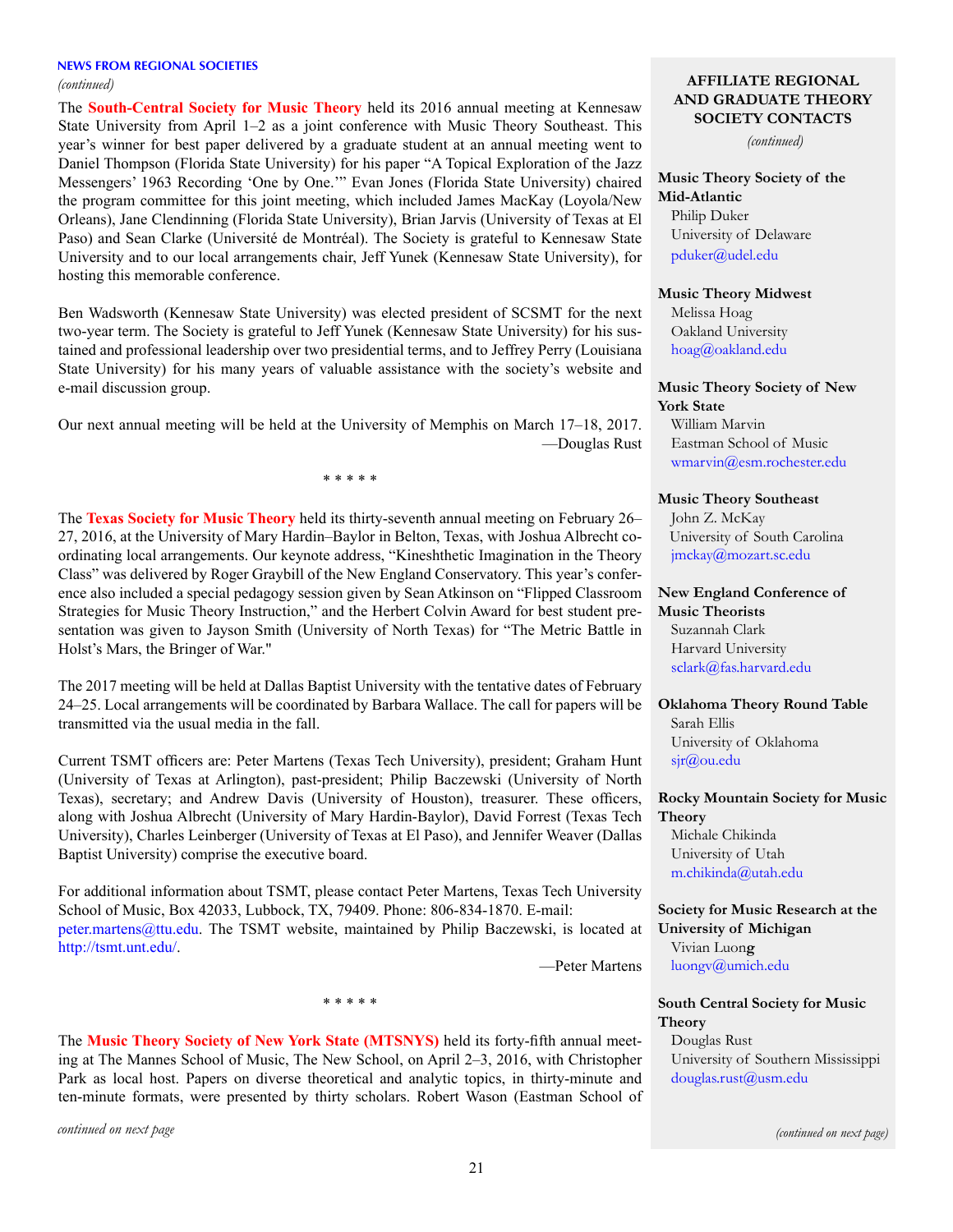#### **NEWS FROM REGIONAL SOCIETIES AFFILIATE REGIONAL** *(continued)*

# **AND GRADUATE THEORY SOCIETY CONTACTS**

*(continued)*

**Temple University Theory and Musicology Society (THEMUS)** Sean Davis [animarequiem@gmail.com](mailto:animarequiem%40gmail.com?subject=)

**Texas Society for Music Theory** Peter Martens Texas Tech University [peter.martens@ttu.edu](mailto:peter.martens%40ttu.edu?subject=)

**University of Arizona Graduate Student in Music Society** Gabriel Venegas [gabovenegas@gmail.com](mailto:gabovenegas%40gmail.com?subject=)

**West Coast Conference of Music Theory and Analysis** Jack F. Boss University of Oregon [jfboss@uoregon.edu](mailto:jfboss%40uoregon.edu%20?subject=)

## **Western Ontario Graduate Student Symposium** https://www.uwo.ca/music/

**Yale Graduate Music Society** Holly Chung [holly.chung@yale.edu](mailto:holly.chung%40yale.edu?subject=)

Music, Emeritus) gave the engaging keynote address, "The History of Music Theory and the Undergraduate Curriculum." In addition, Nicholas Kitchen (Borromeo String Quartet) and Patrick McCreless (Yale University) presented a plenary performance and analysis of Beethoven's Violin Sonata, op. 96, and Johnandrew Slominski (Eastman School of Music) led a student workshop on Eighteenth-Century Improvisation and the Partimento Tradition. Olga Sánchez-Kisielewska (Northwestern University) was awarded the Patricia Carpenter Emerging Scholar Award for her paper, "Interactions Between Topics and Schemata: The Sacred Romanesca Case," which will appear in a future issue of *Theory and Practice*.

Volume 40 (2015) of *Theory and Practice* is available, and volume 41 (2016) is currently in production. I am grateful to Matthew Brown (Eastman School of Music) for his fine service as editor of the journal for volumes 37–40. The new co-editors are Sarah Marlowe and Brian Moseley.

The Society's 2017 meeting will take place at Hobart and William Smith Colleges (Geneva, NY) on April 1–2, with Charity Lofthouse in charge of local arrangements. The Call for Papers is posted on our website, <http://www.mtsnys.org> , with a submission deadline of October 1. The program committee is Julie Pedneault-Deslauriers (University of Ottawa), chair; Edward Klorman (McGill University); Judith Lochhead (Stony Brook University-SUNY); William Marvin (ex officio, Eastman School of Music); and Crystal Peebles (Ithaca College).

Planning has begun for celebrating the fiftieth anniversary of the founding of the Society, to be celebrated in 2020-21.

The officers for MTSNYS 2016-17 are William Marvin (Eastman School of Music), president; Philip Ewell (Hunter College-CUNY), vice presiden; Rebecca Jemian (University of Kentucky at Louisville), secretary; Christopher Bartlette (Binghamton University-SUNY), treasurer. Board Members at-large are Zachary Bernstein (Eastman School of Music), Loretta Terrigno (Juilliard School of Music), Sarah Marlowe (New York University), and Brian Moseley (University at Buffalo, SUNY).

—William Marvin

#### \* \* \* \* \*

The **Rocky Mountain Society for Music Theory** held its annual conference at the University of New Mexico in Albuquerque in April. We are pleased to announce that the recipient of this year's Best Student Paper Award is Jesse Kinne who presented a paper entitled "Temporalizing the Play of Recognition and Surprise in Boulez's Incises." Jesse is a Ph.D. student in music theory at the University of Cincinnati– College Conservatory of Music. He will receive a cash prize as part of this award.

The Rocky Mountain Society for Music Theory will hold its 2017 meeting at the University of Utah in Salt Lake City. This will be a joint meeting with the Rocky Mountain Chapter of the American Musicological Society and the Southwest Chapter of the Society for Ethnomusicology.

—Michael Chikinda

*Works of art make rules; rules do not make works of art —Claude Debussy*

The **West Coast Conference of Music Theory and Analysis** held our twenty-fifth annual meeting at the University of California–Santa Barbara from April 1–3, 2016. We thank Benjamin Levy of UCSB for hosting us, at the same site where we held our first meeting back in 1992.

\* \* \* \* \*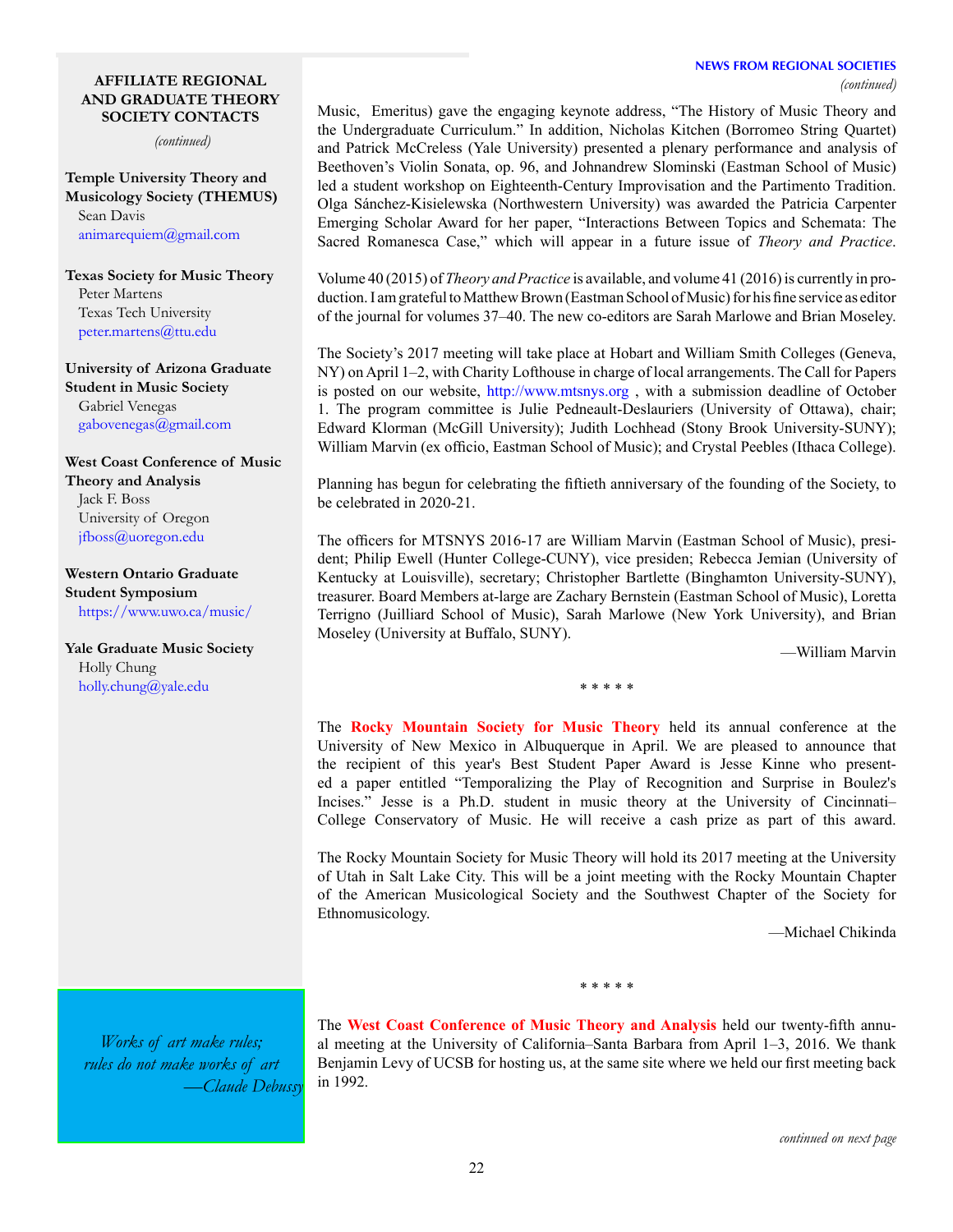#### **NEWS FROM REGIONAL SOCIETIES**

*(continued)*

The program included presentations on twentieth-century music, Chopin, and jazz. The culminating session was a panel featuring Pieter van den Toorn (UCSB, emeritus), David Bernstein (Mills College) and Robert Fink (University of California at Los Angeles), answering the question "What Is Analysis?" Thanks to Laura Emmery (Arizona State University) and Drew Nobile (University of Oregon) for serving together with Ben Levy and me on the program committee.

Next year's meeting will be held from April 21–23, 2017 in beautiful British Columbia at the University of Victoria. Harald Krebs and I will coordinate the program and local arrangements.

In February 2016, many of the papers from our 2014 meeting at the University of Utah were published by Cambridge Scholars Publishing as *Form and Process in Music, 1300-2014: An Analytic Sampler*. This is the third in our series of conference proceedings, and we plan to continue publishing them irregularly, when there is interest. The volume can be ordered from CSP at <http://www.cambridgescholars.com/form-and-process-in-music-1300-2014>. At our business meeting in Santa Barbara, we thanked Bruce Quaglia (University of Minnesota) for his many years of service as our secretary-treasurer, and held an election for his replacement, who will be Russell Knight (Scripps College).

As always, the West Coast Conference welcomes new members, especially those from schools in our region (or neighboring ones) that haven't participated in the past. Dues are quite inexpensive, \$5 for students and \$10 for regular, and can be sent to: Russell Knight, 33402 Stern Wave Pl., Dana Point, CA, 92629. If you have questions or comments about our annual meeting, contact me at jfboss@uoregon.edu or School of Music and Dance, 1225 University of Oregon, Eugene, OR, 97403-1225.

\* \* \* \* \*

—Jack Boss

**Music Theory Southeast (MTSE)** held its annual meeting jointly with the South Central Society for Music Theory (SCSMT) on April 1–2 at Kennesaw State University in Kennesaw, Georgia. In addition to twenty papers on diverse topics, the conference included a recital by members of the societies, as well as a graduate student workshop led by Jocelyn Neal (University of North Carolina at Chapel Hill), entitled "Form Matters: Contemporary Popular Music, Genre, and Trends in Songwriting and Arranging." The Best Student Paper Award was presented to Daniel Thompson (Florida State University) for his paper on "A Topical Exploration of the Jazz Messengers' 1963 Recording 'One By One'." The Program Committee, chaired by Evan Jones (Florida State University), included members from both societies: Sean Clarke (SCSMT, Université de Montréal), Jane Clendinning (MTSE, Florida State University), Brian Jarvis (MTSE, University of Texas at El Paso), James MacKay (SCSMT, Loyola University), Gabriel Fankhauser (MTSE president, ex officio, University of North Georgia), and Jeff Yunek (SCSMT president, ex officio, Kennesaw State University). Jeff Yunek also organized local arrangements for the conference.

The next annual meeting will take place on March 3–4, 2017 at Florida Gulf Coast University in Fort Myers, Florida. Chris Endrinal will serve as chair of Local Arrangements.

MTSE draws its officers from Florida, Georgia, South Carolina, North Carolina, Virginia, and West Virginia, but the society welcomes members from all geographic areas. Current officers are Michael Buchler (Florida State University), president; Robert Kelley (Lander University), treasurer; John McKay (University of South Carolina), secretary; Chris Endrinal (Florida Gulf Coast University) and Cora Palfy (University of North Carolina at Chapel Hill), members-at large. Please visit our website at [https://musictheorysoutheast.wordpress.com.](https://musictheorysoutheast.wordpress.com)

\* \* \* \* \*

—John Z. McKay

**DO YOU KNOW ABOUT THESE SMT GRANTS?**

#### **SMT Travel Grants**

The Committee on Diversity offers two grant programs for theorists attending the SMT Annual Meeting. Theorists who belong to an ethnic minority (defined here on the basis of the majority of current SMT members) are invited to apply for Minority Travel Grants. Theorists who reside outside the United States and Canada are invited to apply for International Travel Grants. Theorists at all stages of their careers, including graduate students, are encouraged to apply. Grants typically range from U.S. \$300 to \$600.

For more information, please visit [http://societymusictheory.org/](http://societymusictheory.org/grants/travel) [grants/travel](http://societymusictheory.org/grants/travel).

#### **SMT SUBVENTION GRANTS**

•••••

Twice annually, the Society for Music Theory awards Subvention Grants to help reimburse authors for out-of-pocket expenses associated with the preparation and publishing of any article or book in the field of music theory that has been accepted for publication. Among the possible expenses to which the fund may be applied are the copying and setting of musical examples, the payment of copyright or permission fees, the production of graphic and illustrative material, and the development of any relevant computer software, audio material, or other multi-media components essential to the text's production. Proposal submission deadlines are January 15 and July 15.

For more information on these grants, visit:

[http://www.societymusictheory.](http://societymusictheory.org/grants/travel) [org/grants/subvention](http://societymusictheory.org/grants/travel).

*continued on next page*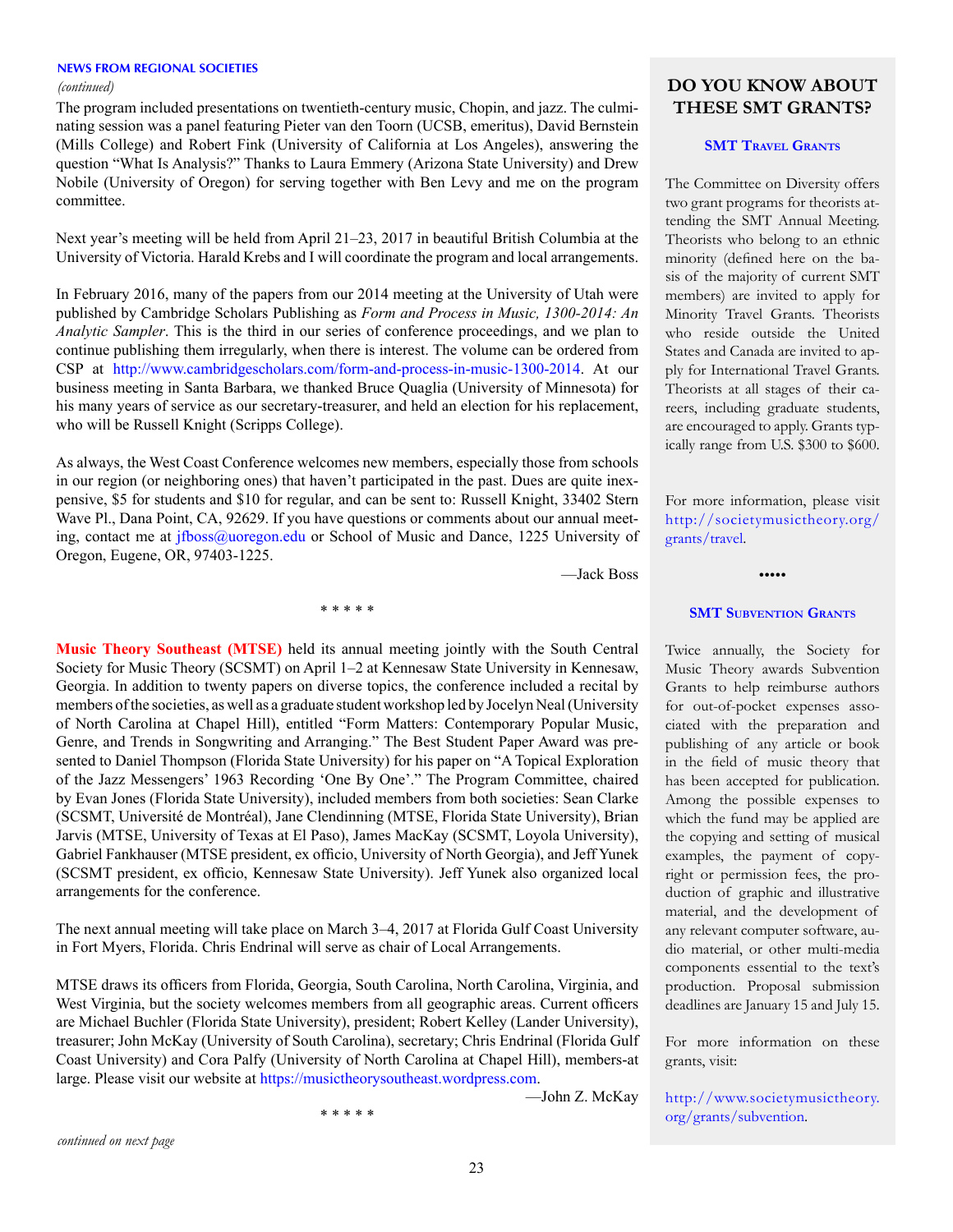## **NEWS FROM REGIONAL SOCIETIES**

*(continued)*

**Music Theory Midwest'**s twenty-sixth annual conference was held May 6–7, 2016 at the University of Arkansas in Fayetteville, Arkansas. Approximately ninety registered members of MTMW were in attendance. Alan Gosman (University of Arkansas) managed local arrangements for this conference. Jennifer Iverson (University of Chicago) chaired the program committee, which included Vasili Byros (Northwestern University); Nathaniel Condit-Schultz (The Ohio State University); Sumanth Gopinath (University of Minnesota); Áine Heneghan (University of Michigan); Stan Kleppinger (University of Nebraska-Lincoln); and Larry Zbikowski (University of Chicago), ex-officio as MTMW president. The program of forty-two presentations ran the gamut of theoretical and analytical topics, reflecting the diversity of interests that has come to characterize MTMW's conferences in recent years. The keynote address, "What I Know Now: Reflections on Music Theory Pedagogy," was delivered by Elizabeth West Marvin (Eastman School of Music). The Arthur J. Komar Award for the outstanding paper delivered by a student was awarded to Rebecca Perry (Yale University) for her paper "Between the Signposts: Thematic Interpolation and Structural Defamiliarization in Prokofiev's Sonata Process." Stefanie Dickinson (University of Central Arkansas) chaired the Komar Award Committee, which also included Arnie Cox (Oberlin College-Conservatory) and David Heetderks (Oberlin College-Conservatory).

The conference was preceded by MTMW's sixth annual pre-conference workshop, titled "Cognitive Science and Music Theory: A Practical Guide," led by Professor Elizabeth Margulis (University of Arkansas). Twenty faculty and graduate students participated. Congratulations go to newly elected officers: Secretary Haley Beverburg Reale (Youngstown, Ohio); Area II Representative Blair Johnston (Indiana University); Area IV Representative Dave Easley (Oklahoma City University); Areas I and III Student Representative Jesse Kinne (University of Cincinnati-Conservatory of Music). The following officers will continue for another year: President Larry Zbikowski (University of Chicago); Area I Representative John Cuciurean (Western University), Area III Representative Gretchen Foley (University of Nebraska-Lincoln), and Student Representative for Areas II and IV Devin Chaloux (Indiana University). Many thanks go to Anna Gawboy (Ohio State University) for chairing the Nominating Committee, and to the other members of the committee, Matthew Arndt (University of Iowa), and Scott Murphy (University of Kansas).

Our next annual meeting will take place at the University of Iowa in Iowa City, Iowa. Matthew Arndt (University of Arkansas) will act as local arrangements chair. Lee Blasius (University of Wisconsin– Madison) will act as program chair.

MTMW draws its officers and executive board from the Great Lakes and Great Plains states as well as portions of Canada (Manitoba and Western Ontario). Anyone from the area interested in participating more actively as an officer or committee member is encouraged to volunteer by contacting Lawrence Zbikowski at

[larry@uchicago.edu.](http://larry@uchicago.edu) MTMW welcomes members from all geographic areas. More information can be found at our web site:

## **GRADUATE STUDENT ORGANIZATIONS**

The first annual **University of Arizona Graduate Student Music Conference** was held on February 26–27 in Tucson at the Fred Fox School of Music. Robert Hatten provided the keynote address and joined Boyd Pomeroy in leading a workshop on sonata form. This two-day conference featured presentations by student scholars from across the country. Entire sessions were devoted to such research areas as topics, form, and motive. In addition to the workshop, keynote address, and paper sessions, several informal gatherings provided ample opportunity for conference participants to interact with the keynote speaker and other conference attendees. Please stay tuned for forthcoming information on our 2017 conference. —Donald Kinser-Traut

\* \* \* \* \*

The **Music Theory Society at Florida State University** successfully conducted its thirty-third annual Music Theory Forum on January 30, 2016. Professor Michael Klein (Temple University) gave the keynote address entitled "Intertextuality and Subjectivity Revisited: The Case of Chopin's Polonaise-Fantasie." Many thanks to all of the officers for the 2015-16 academic year who helped make this event possible: Jeremy Robins, president; Danielle Wulf, vice president; Becky Troyer, treasurer; Jose Garza, secretary; and Lewis Jeter and Richard Lee, forum co-chairs. The thirty-fourth annual Music Theory Forum will be held on January 21, 2017, with keynote speaker Robert Gjerdingen (Northwestern University). More detailed information will be posted soon on SMT–Announce and on our website: fsumts.wikidot.com.

New Music Theory Society officers for the 2016-17 academic year include: Joshua Tanis, president; Andrew Selle, vice president; Daniel Thompson, treasurer; Jennifer Harding, secretary; and Danielle Wulf and Jose Garza, forum co-chairs. For more information about the Music Theory Society or the Music Theory Forum, please e-mail fsumts.forum@gmail.com. —Jeremy Robins

## **OTHER NEWS ITEMS**

CFP: Musikkarvkonferansen 2016

Interfaces: tradition and technology in musical heritage work

December 8–9, 2016 at the National Library of Norway

The digital arts and humanities are evolving at a breathtaking pace. Within music, this has opened up a spectrum of possibilities, from the strict and tradition-based editorial approaches of the publishing houses, to the newer emphasis upon experimental digital editions and artistic research in interplay with new multi-media resources. However, not all potential beneficiaries of this evolving